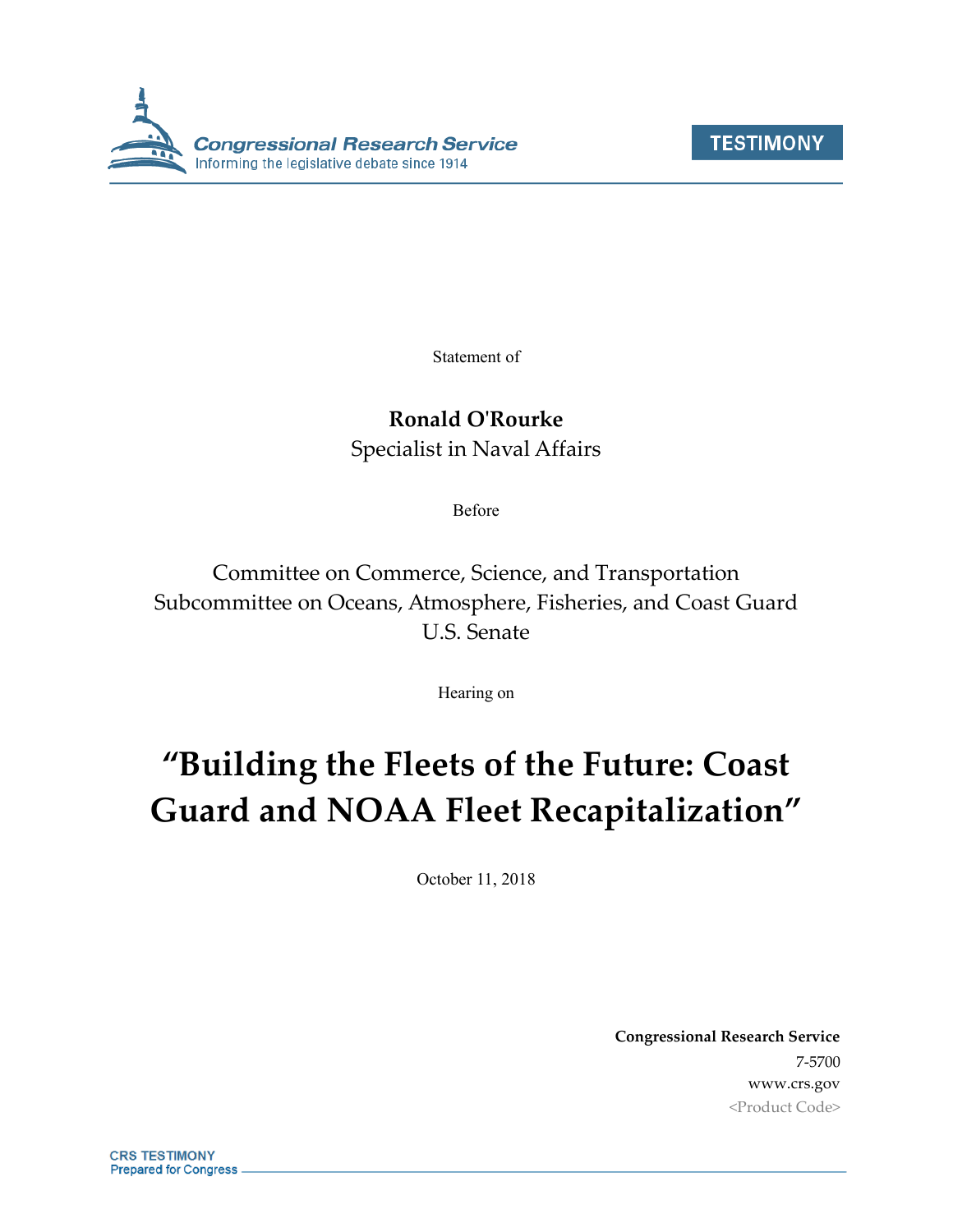Chairman Sullivan, Ranking Member Baldwin, distinguished members of the subcommittee, thank you for the opportunity to appear before you today to testify on Coast Guard and NOAA fleet recapitalization. Ship acquisition has been a major focus of my work as a CRS analyst on naval issues for the past 34 years. I have covered Coast Guard ship acquisition for Congress for 20 years<sup>1</sup> and last testified before this committee on the issue in 2005.<sup>2</sup> My biography is shown in **[Appendix A](#page-13-0)**.

<span id="page-1-0"></span>My CRS reports on Coast Guard cutter procurement and polar icebreaker procurement provide extensive discussions of the Coast Guard's National Security Cutter (NSC) program, Offshore Patrol Cutter (OPC) program, Fast Response Cutter (FRC) program and polar icebreaker program (recently renamed the Polar Security Cutter, or PSC, program).<sup>3</sup> As requested by the subcommittee, this statement provides some focused observations regarding these programs as well as the Coast Guard's Waterways Commerce Cutter (WCC) program and NOAA's fleet recapitalization effort.

**[Appendix B](#page-14-0)** to this statement presents a general summary of some lessons learned in government shipbuilding. **[Appendix C](#page-15-0)** presents some considerations relating to the use of warranties in government shipbuilding. **[Appendix D](#page-17-0)** presents some considerations relating to avoiding procurement cost growth vs. minimizing procurement costs in government shipbuilding.

### **Coast Guard Fleet Recapitalization**

#### **Adequacy of Planned Quantities of NSCs, OPCs, and FRCs**

The Coast Guard's 91-ship program of record (POR) for general-purpose cutters—which dates to 2004 and calls for a force of 8 NSCs, 25 OPCs, and 58 FRCs—will provide substantially more capability than the force of older-generation cutters it will replace. At the same time, it can be useful to recall that Coast Guard studies have concluded that the planned total of 91 NSCs, OPCs, and FRCs would provide only 61% of the NSCs, OPCs, and FRCs that would be needed to fully perform the service's statutory missions in coming years, in part because Coast Guard mission demands are expected to be greater in coming years than they were in the past. As shown in **[Table 1](#page-2-0)**, the Coast Guard's 2011 Fleet Mix Analysis (FMA) Phase 2—the last general analysis of future Coast Guard ship force structure requirements to be publicly released by the Coast Guard—concluded that fully performing the Coast Guard's statutory missions in coming years would require a total of 149 NSCs, OPCs, and FRCs.<sup>4</sup> This point may be particularly salient

<sup>1</sup> See, for example:

 $\overline{a}$ 

- CRS Report 98-830 F, *Coast Guard Integrated Deepwater System: Background and Issues for Congress*, by Ronald O'Rourke, first version October 5, 1998, final (i.e., archived) version June 1, 2001;
- CRS Report RS21019, *Coast Guard Deepwater Program: Background and Issues for Congress*, by Ronald O'Rourke, first version September 25, 2001, final (i.e., archived) version December 8, 2006;
- CRS Report RL33753, *Coast Guard Deepwater Acquisition Programs: Background, Oversight Issues, and Options for Congress*, by Ronald O'Rourke, first version December 18, 2006, final (i.e., archived) version January 20, 2012;
- CRS Report R42567, *Coast Guard Cutter Procurement: Background and Issues for Congress*, by Ronald O'Rourke, first version June 13, 2012, current version August 3, 2018; and
- CRS Report RL34391, *Coast Guard Polar Icebreaker Program: Background and Issues for Congress*, by Ronald O'Rourke, first version February 26, 2008, current version August 3, 2018.

<sup>2</sup> See Statement of Ronald O'Rourke, Specialist in National Defense, Congressional Research Service, before the Senate Commerce, Science, and Transportation Committee, subcommittee on Fisheries and the Coast Guard, hearing on The Coast Guard's Revised Deepwater Implementation Plan, June 21, 2005, 15 pp.

<sup>3</sup> See the final two reports cited above in footnot[e 1.](#page-1-0)

<sup>4</sup> For additional discussion, see Appendix A of CRS Report R42567, *Coast Guard Cutter Procurement: Background and Issues for Congress*, by Ronald O'Rourke.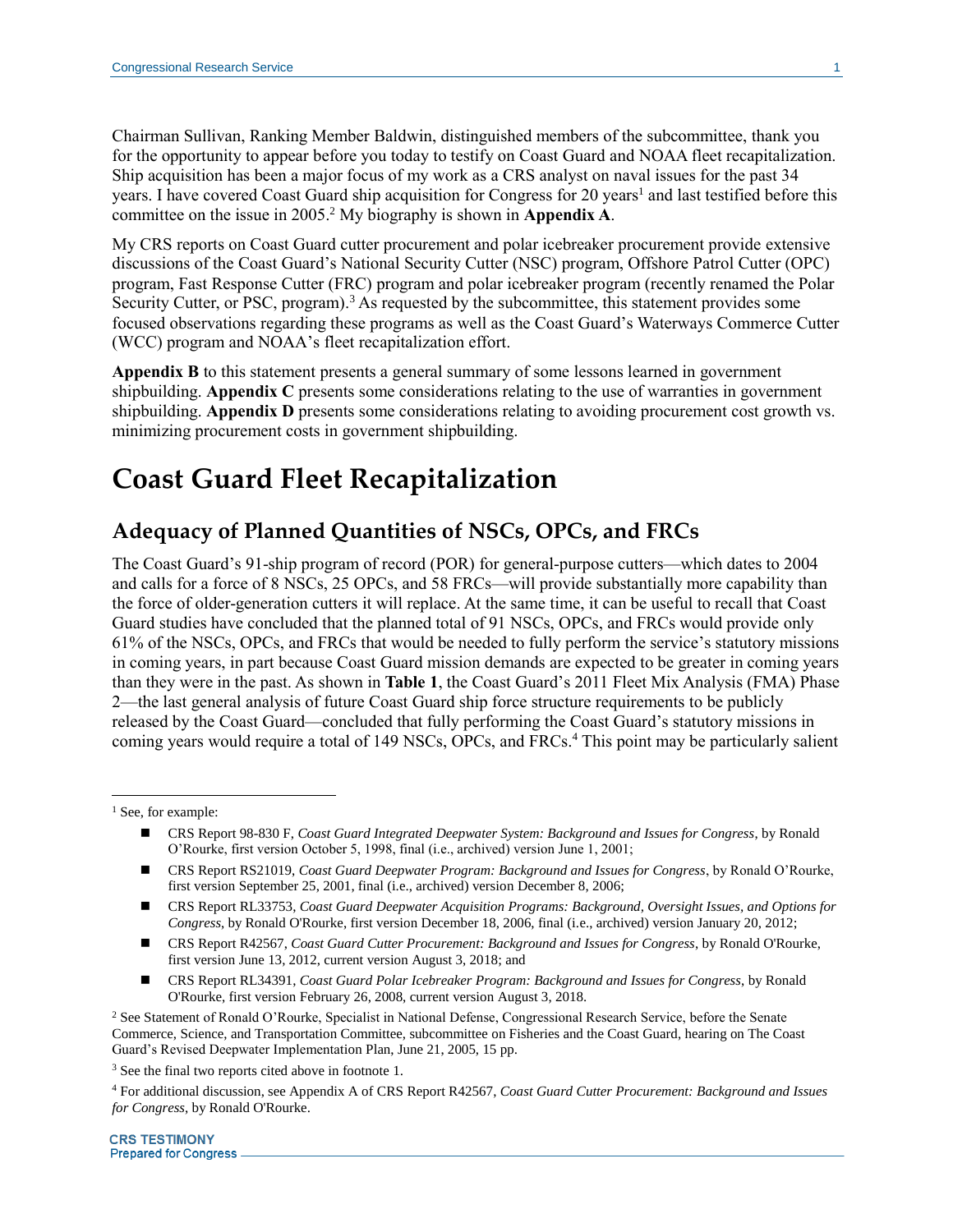<span id="page-2-0"></span>right now in connection with the NSC and FRC programs, procurement of which would end soon under the POR figures.

| <b>Ship Type</b> | Program of<br>Record | <b>Refined Objective Mix</b><br>from Fleet Mix Analysis,<br>Phase 2 (2011) |
|------------------|----------------------|----------------------------------------------------------------------------|
| <b>NSC</b>       | 8                    | 9                                                                          |
| <b>OPC</b>       | 25                   | 49                                                                         |
| <b>FRC</b>       | 58                   | 91                                                                         |
| Total            | 91                   | 149                                                                        |

| Table 1. Program of Record Compared to Fleet Mix Analysis Phase 2 (2011) |  |  |  |  |  |  |  |  |
|--------------------------------------------------------------------------|--|--|--|--|--|--|--|--|
|--------------------------------------------------------------------------|--|--|--|--|--|--|--|--|

**Source:** Coast Guard Fleet Mix Analysis, Phase 2, 2011, Table ES-2 on p. iv. For additional discussion, see Appendix A of CRS Report R42567, *Coast Guard Cutter Procurement: Background and Issues for Congress*, by Ronald O'Rourke.

#### **PC&I Account Funding Levels**

There has been some discussion recently of how certain Coast Guard procurement programs would not be affordable if the Coast Guard's Procurement, Construction, and Improvements (PC&I) account in coming years were limited to an average of about \$1.1 billion per year.<sup>5</sup> An average PC&I funding level of about \$1.1 billion per year would have that effect. In 2013, then-Coast Guard Commandant Robert Papp testified that an annual PC&I funding level of about \$1 billion per year "almost creates a death spiral for the Coast Guard."<sup>6</sup> The notion that the PC&I funding level will be limited to an average of about \$1.1 billion per year, however, is no longer strongly supported by recent data on Coast Guard annual funding requests,<sup>7</sup> annual enacted funding levels,<sup>8</sup> or projected future annual funding requests as shown in Coast Guard five-year Capital Investment Plans (CIPs).<sup>9</sup>

<sup>5</sup> See Government Accountability Office, *Coast Guard Acquisitions[:] Actions Needed to Address Longstanding Portfolio Management Challenges*, GAO-18-454, July 2018, Figure 4 on page 22, and GAO's spoken testimony during the question-andanswer portion of a July 24, 2018, hearing on Coast Guard acquisition programs and mission balance and effectiveness before the Coast Guard and Maritime Transportation subcommittee of the House Transportation Committee, during which Figure 4, which depicts a funding funnel, was shown on the hearing room's display screens. (The funnel, which compares an annual PC&I account funding figure of \$1.1 billion to a higher figure of \$2 billion consistent with the Coast Guard's preferred PC&I account annual funding level, is not drawn to scale: Although \$1.1 billion is 55% of \$2 billion, the narrower \$1.1-billion bottom of the funnel has an opening with a diameter than is no more than 22% as wide as that of the larger, \$2-billion top of the funnel.) In report GAO-18-454, see also Figure 3 on page 15, which indicates an average requested funding level of about \$1.1 billion per year for the period FY2014-FY2018, as well as the discussion on pages 13-14.

<sup>6</sup> Admiral Papp's spoken testimony during a May 14, 2013, hearing on the Coast Guard's proposed FY2014 budget before the Homeland Security subcommittee of the Senate Appropriations Committee, as reflected in the transcript for the hearing.

<sup>&</sup>lt;sup>7</sup> While the Coast Guard's annual budget submissions for the five-year period FY2014 through FY2018 requested an average of about \$1,065 million per year for the PC&I account, the Coast Guard's most recent request for the account—the request in its proposed FY2019 budget—is for \$1,886.8 million (a figure that reflects a late addition of \$720 million to the request for the polar icebreaker program), and the Coast Guard's annual budget submissions for the five-year period FY2009-FY2013 requested an average of about \$1,322 million for the account.

<sup>8</sup> Over the last 10 fiscal years (FY2009-FY2018), enacted funding levels for the PC&I account (including rescissions of unobligated balances) have averaged about \$1,560 million per year. Only once during this period, in FY2015, was the enacted figure less than \$1,200 million (it was \$1,166.6 million that year). In the other nine years, it was more than \$1,200 million, and sometimes substantially more. The figures for the three most recent fiscal years—FY2016, FY2017, and FY2018—were \$1,928.4 million, \$1,370.0 million, and \$2,282.4 million, respectively.

<sup>9</sup> Although the projected funding requests in the FY2014, FY2015, and FY2016 CIPs (showing figures for FY2014-FY2018, FY2015-FY2019, and FY2016-FY2020, respectively), averaged about \$1,114.8 million per year, the projected funding requests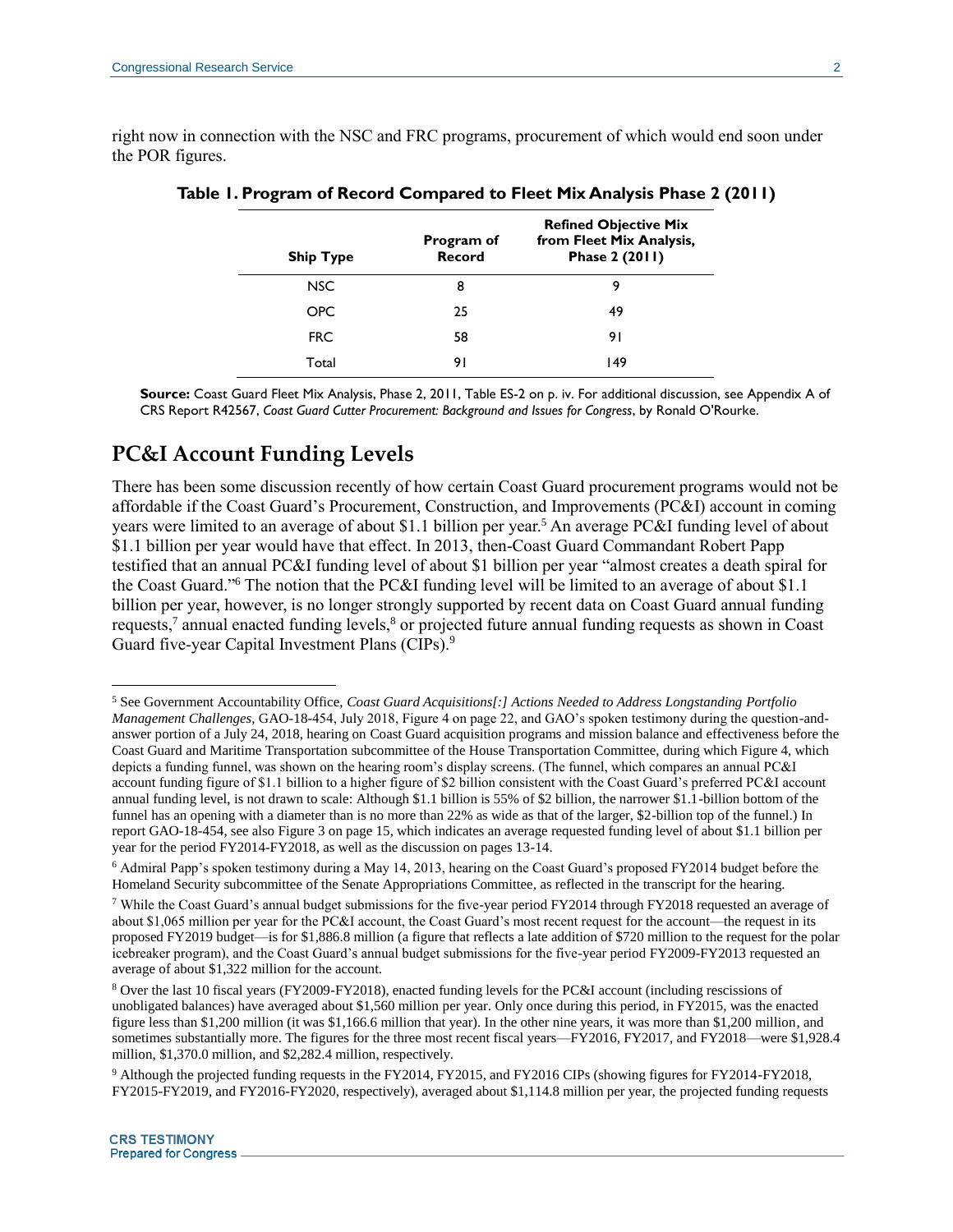In assessing future funding levels for executive branch agencies, a common practice is to assume or predict that the figure in coming years will likely be close to where it has been in previous years. While this method can be of analytical and planning value, for an agency like the Coast Guard, which goes through periods with less acquisition of major platforms and periods with more acquisition of major platforms, this approach might not always be the best approach, at least for the PC&I account.

More important, in relation to maintaining Congress's status as a co-equal branch of government, including the preservation and use of congressional powers and prerogatives, an analysis that assumes or predicts that future funding levels will resemble past funding levels can encourage an artificially narrow view of congressional options regarding future funding levels, which could deprive Congress of agency in the exercise of its constitutional power to set funding levels and determine the composition of federal spending.

As one example of how past funding levels were not the best guide to future funding levels, and of how Congress has exercised its constitutional power to set funding levels and determine the composition of federal spending, during the period FY2008-FY2015, when the Navy's shipbuilding account averaged about \$14.7 billion per year in then-year dollars, there was recurring discussion about the challenge of increasing the account to the substantially higher annual funding levels that would soon be needed to begin implementing the Navy's 30-year shipbuilding plan. Projections were prepared by CBO showing the decline in the size of the Navy that would occur over time if funding levels in the shipbuilding account did not increase substantially from the average level of about \$14.7 billion per year. Congress, after assessing the situation, increased the shipbuilding account to \$18.7 billion in FY2016, \$21.2 billion in FY2017, \$23.8 billion in FY2018, and \$24.2 billion in FY2019. These increasing funding levels occurred even though the Budget Control Act, as amended, remained in operation during those years. At the most recent figure of \$24.2 billion, the Navy's shipbuilding account is now 74% greater in then-year dollars than it was as recently as FY2010.

#### **Coast Guard's Non-Use of Multiyear Contracting**

In connection with my work on ship acquisition, I maintain the CRS report on multiyear procurement (MYP) and block buy contracting.<sup>10</sup> In both that report and in testimony I have given to other committees in recent years on Coast Guard ship acquisition,<sup>11</sup> I have noted the stark contrast between the Navy which uses multiyear contracting (in the form of MYP or block buy contracting) extensively to reduce its ship- and aircraft-procurement costs by billions of dollars—and the Coast Guard, which to date has never used multiyear contracting in one of its ship or aircraft acquisition programs.

The Navy in recent years, with congressional approval, has used multiyear contracting for, among other things, all three of its year-to-year shipbuilding programs—the Virginia-class attack submarine program, the DDG-51 destroyer program, and the Littoral Combat Ship (LCS) program.<sup>12</sup> The Navy has been using multiyear contracting for the Virginia-class and DDG-51 programs more or less continuously since the 1990s. Savings from the use of MYP recently have, among other things, helped Congress and the Navy to

in the FY2017 CIP (for the period FY2017-FY2021) averaged about \$1,427.5 million, and those in the FY2018 CIP (for the period FY2018-FY2022) averaged about \$1,533.1 million.

<sup>10</sup> CRS Report R41909, *Multiyear Procurement (MYP) and Block Buy Contracting in Defense Acquisition: Background and Issues for Congress*, by Ronald O'Rourke and Moshe Schwartz.

<sup>11</sup> See, for example, CRS Testimony TE10020, *Building a 21st Century Infrastructure for America: Coast Guard Sea, Air, and Land Capabilities: Part II*, by Ronald O'Rourke, and CRS Testimony TE10004, *The Status of Coast Guard Cutter Acquisition Programs*, by Ronald O'Rourke.

<sup>&</sup>lt;sup>12</sup> The term year-to-year shipbuilding program is used here to mean a shipbuilding program in which at least one ship of that kind is procured each year. The Coast Guard plans to execute the OPC program as a year-to-year shipbuilding program.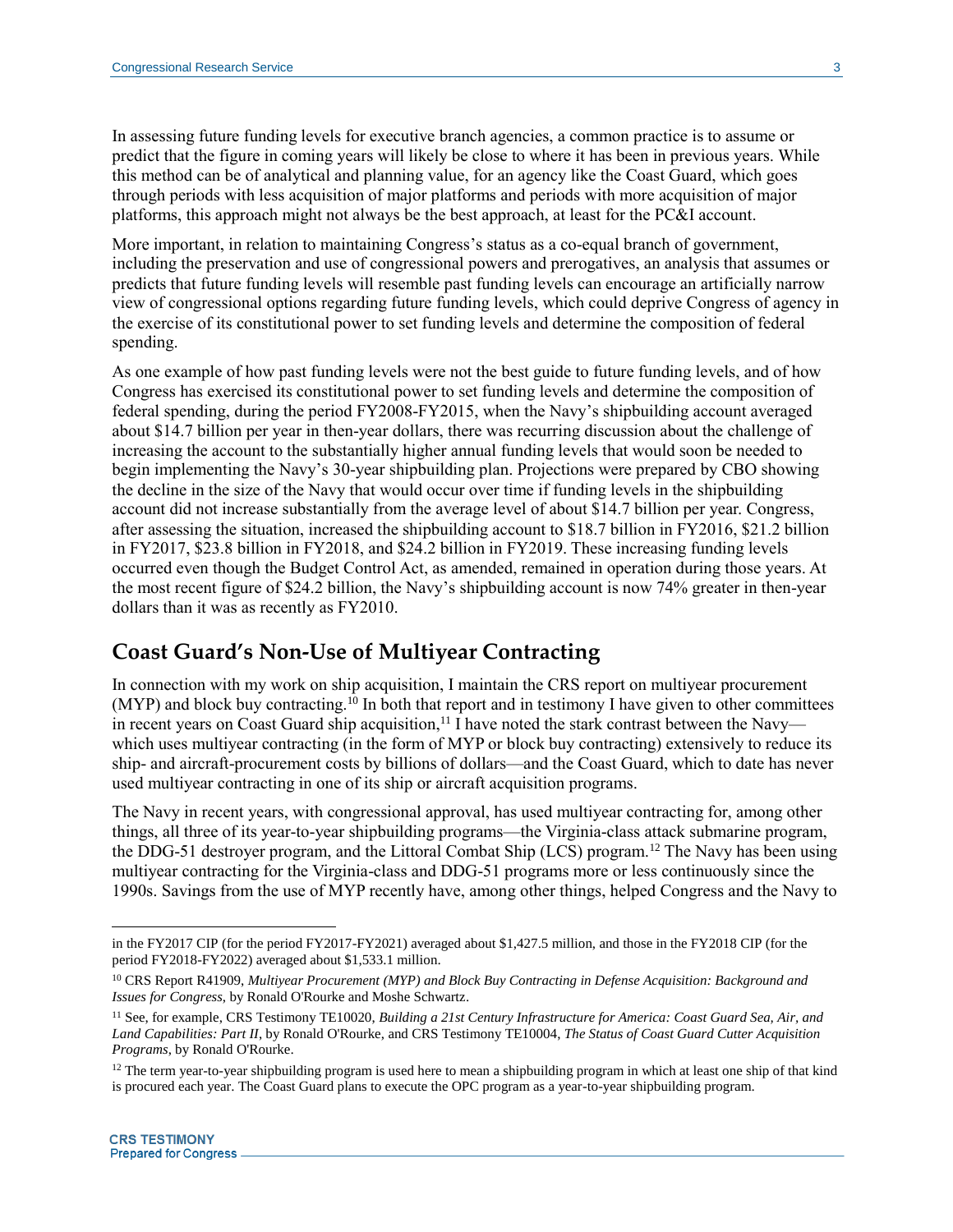convert a nine-ship buy of DDG-51 class destroyers in FY2013-FY2017 into a 10-ship buy, and a nineship buy of Virginia-class attack submarines in FY2014-FY2018 into a 10-ship buy. The Navy is also now using block buy contracting in the John Lewis (TAO-205) class oiler program, and is considering or anticipating using them for procuring LPD-17 Flight II amphibious ships, FFG(X) frigates, and Columbia-class ballistic missile submarines. The Navy's use or prospective use of multiyear contracting for its year-to-year shipbuilding programs is arguably now almost more of a rule than an exception in Navy shipbuilding. For Congress, granting approval for using multiyear contracting involves certain tradeoffs, particularly in connection with retaining year-to-year control of funding.<sup>13</sup> In the case of Navy shipbuilding, Congress has repeatedly accepted these tradeoffs.

In contrast with Navy practice, the Coast Guard often uses contracts with options in its ship-procurement programs. Contracts with options can be referred to as *multiple-year* contracts, but they are not *multiyear* contracts. Instead, contracts with options operate more like annual contracts, and they cannot achieve the kinds of savings that are possible with multiyear contracts.<sup>14</sup> Like the other military services, the Coast Guard has statutory authority to use MYP contracting and can be granted authority by Congress to use block buy contracting.

#### **National Security Cutter (NSC) Program**

The NSCs were procured at irregular rather than regular intervals, and they were procured with annual rather than multiyear contracts. Both of these aspects of their acquisition made the ships more expensive. If NSCs had instead been procured at regular intervals under multiyear contracts that included authority for economic order quantity (EOQ) purchases (i.e., up-front batch orders of selected components for some or all of the ships covered under the contract), the reduction in their combined procurement cost could have been substantial—possibly enough (or even more than enough) to have paid for one of the 11 NSCs that have been fully funded through FY2018.

As discussed below in the section on the OPC program, building additional NSCs is one option for acquiring replacements for retiring medium-endurance cutters more quickly than currently planned, so as to close more quickly any gap in time between retirements of the medium-endurance cutters and the entry into service of their replacements. The NSCs are bigger and in some respects more capable than OPCs, and they would individually be more expensive to procure and to operate and support than OPCs. The difference in size, capability, and cost between the NSC and OPC design is not insignificant, but neither is it a night-and-day difference. With an estimated full-load displacement of 3,500 to 3,730 tons, <sup>15</sup> for example, OPCs are to be roughly 80% as large as NSCs, which have a full load displacement of about

 $\overline{a}$ <sup>13</sup> From a congressional perspective, tradeoffs in making greater use of multiyear contracting include the following: reduced congressional control over year-to-year spending and tying the hands of future Congresses; reduced flexibility for making changes in acquisition programs in response to unforeseen changes in strategic or budgetary circumstances (which can cause any needed funding reductions to fall more heavily on acquisition programs not covered by multiyear contracts); a potential need to shift funding from later fiscal years to earlier fiscal years to fund EOQ purchases of components; the risk of having to make penalty payments to shipbuilders if multiyear contracts need to be terminated due to unavailability of funds needed for the continuation of the contracts; and the risk that materials and components purchased for ships to be procured in future years might go to waste if those ships are not eventually procured. Congress has considered these tradeoffs in deciding whether to grant the Navy authority for using multiyear contracting in the service's shipbuilding and other acquisition programs.

<sup>14</sup> For additional discussion, see CRS Report R41909, *Multiyear Procurement (MYP) and Block Buy Contracting in Defense Acquisition: Background and Issues for Congress*, by Ronald O'Rourke and Moshe Schwartz, particularly the section entitled "MYP and BBC vs. Contracts with Options."

<sup>&</sup>lt;sup>15</sup> As of May 26, 2017, the OPC's light ship displacement (i.e., its "empty" displacement, without fuel, water, ballast, stores, and crew) was preliminarily estimated at about 2,640 to 2,800 tons, and its full load displacement was preliminarily estimated at about 3,500 to 3,730 tons. (Source: Figures provided to CRS by Coast Guard liaison office, May 26, 2017.)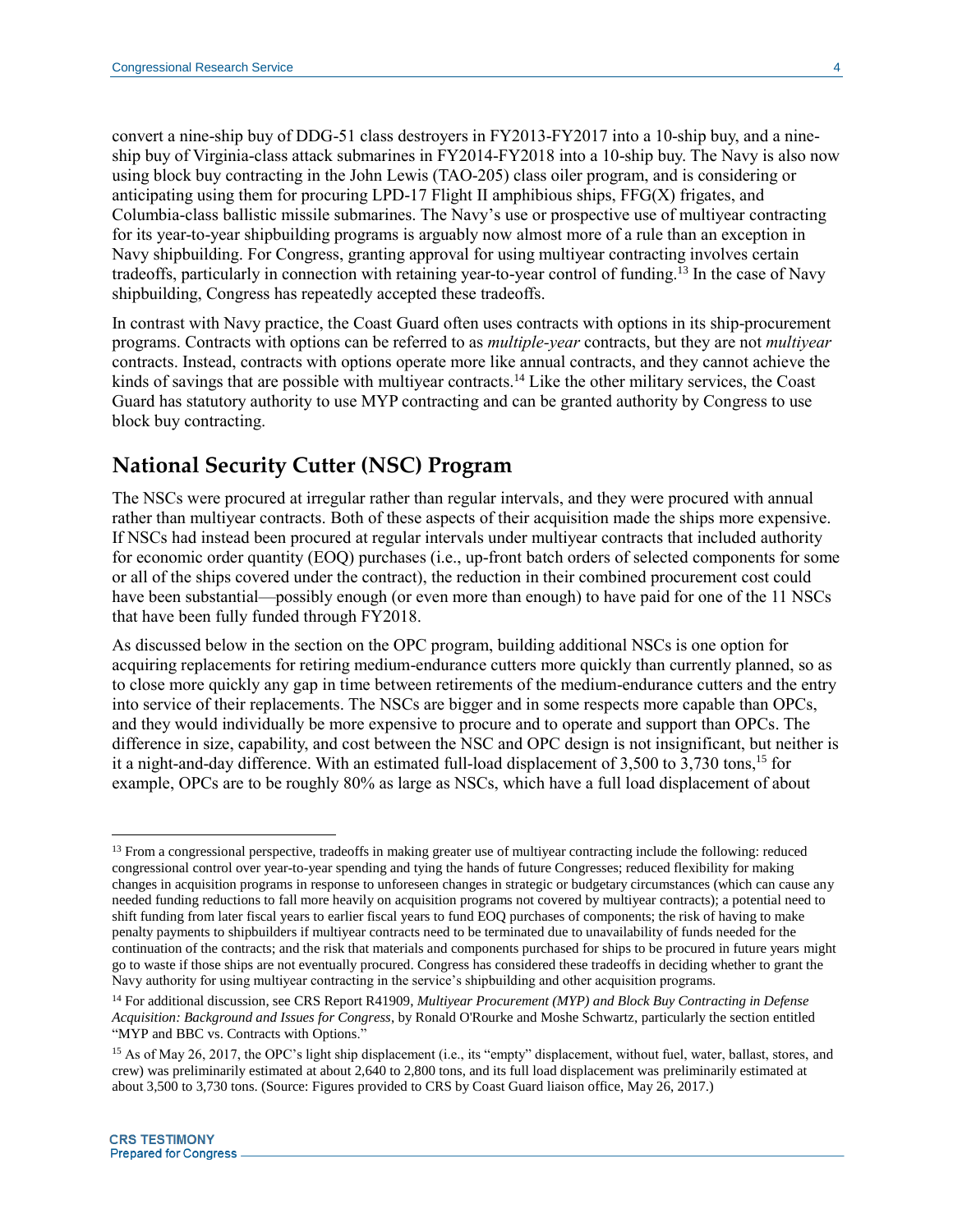4,500 tons.<sup>16</sup> In terms of size, capability, and cost, the OPC is a lot closer to the NSC than it is to the FRC, which is a large patrol craft with a full load displacement of 353 tons.

Procurement of NSCs for replacing retiring Hamilton-class high-endurance cutters is approaching its end. If additional NSCs were procured in the near term in parallel with OPC procurement as part of a strategy for more quickly replacing retiring medium-endurance cutters, the additional NSCs could be built using the currently open NSC production line, avoiding a break in that production line and thereby maximizing production learning curve benefits. The procurement cost of any additional NSCs might be further reduced by procuring them at regular intervals and using an MYP contract.

#### **OPC Program**

The Coast Guard is using a contract with options to procure the first nine OPCs. As stated earlier, although a contract with options might look like a multiyear contract, it is not a form of multiyear contracting. A contract with options operates more like annual contracting and cannot achieve the kinds of savings that are possible with multiyear contracting.<sup>17</sup>

Using multiyear contracting in the 25-ship OPC program—specifically, block buy contracting with EOQ authority for the initial ships in the program, followed by either block buy contracting with EOQ authority or MYP contracting for later ships in the program—rather than annual contracting might reduce the total acquisition cost of the program by about \$1 billion. This potential savings of \$1 billion—a figure equal to or greater than the acquisition cost of either a polar icebreaker or a 35-ship Waterways Commerce Cutter program—represents a rare opportunity for using multiyear contracting to reduce the cost of an individual Coast Guard acquisition program by such an amount.

Acquiring the first nine ships in the OPC program under the current contract with options could forego roughly \$350 million of the \$1 billion in potential savings. Much of this \$350 million in potential savings might be recaptured by renegotiating the current contract so as to convert it, with congressional approval, into a block buy contract with EOQ authority. If acquisition regulations prohibit such a renegotiation, the Coast Guard alternatively could choose to not exercise most of the options in the current contract and hold a new competition for building the current NSC design under a block buy contract. The current OPC builder—Eastern Shipbuilding of Panama City, FL—would be well positioned to win such a competition, since it would involve building Eastern's own design and Eastern would already have moved down the initial (i.e., the steepest) part of the learning curve for building the design.

The current planned procurement profile for the OPC, which reaches a maximum projected rate of two ships per year, would deliver OPCs many years after the end of the originally planned service lives of the medium-endurance cutters that they are to replace. Coast Guard officials have testified that the service plans to extend the service lives of the medium-endurance cutters until they are replaced by OPCs. There will be maintenance and repair expenses associated with extending the service lives of medium-endurance cutters, and if the Coast Guard does not also make investments to increase the capabilities of these ships, the ships may have less capability in certain regards than OPCs.

One possible option for addressing this situation would be to increase the maximum annual procurement rate of the replacement ships from the currently planned two ships per year to a higher figure. Increasing the rate to three or four ships per year, for example, could result in the 25th ship being delivered about four years or six years sooner, respectively, than under the currently planned maximum rate. Increasing

<sup>16</sup> Source for figure of 4,500 tons: Coast Guard NSC fact sheet, accessed October 3, 2018, at:

https://www.dcms.uscg.mil/Portals/10/CG-9/Acquisition%20PDFs/Factsheets/NSC.pdf?ver=2017-04-24-142526-023.

<sup>17</sup> For additional discussion, see CRS Report R41909, *Multiyear Procurement (MYP) and Block Buy Contracting in Defense Acquisition: Background and Issues for Congress*, by Ronald O'Rourke and Moshe Schwartz, particularly the section entitled "MYP and BBC vs. Contracts with Options."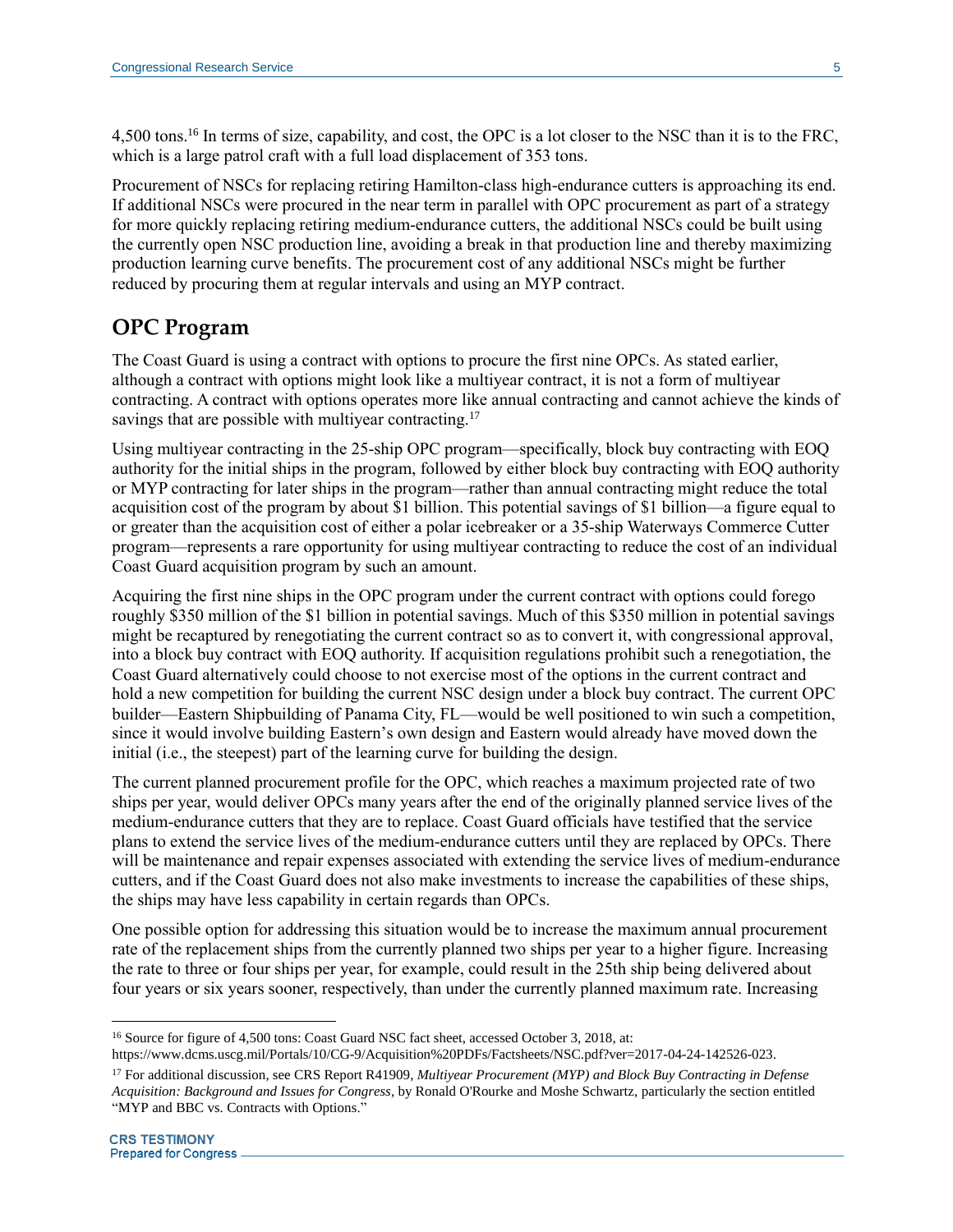the procurement rate would require a substantial increase to the Coast Guard's AC&I account, which gets back to the issue discussed earlier of future funding levels for that account and Congress's agency in setting funding levels and determining the composition of federal spending.

From a production point of view, there are at least three options for increasing the annual procurement rate of replacement ships from the currently planned two ships per year to a higher rate, so as to close any gap in time between the retirements of medium-endurance cutters and the entry into service of their replacements. These options are as follows:

- increasing the annual OPC production rate at Eastern Shipbuilding, if Eastern's capacity would permit this;
- building additional OPCs at one or two additional shipyards, such as Bollinger Shipyards of Lockport, LA and/or General Dynamics' Bath Iron Works (GD/BIW) of Bath, ME the two other finalists in the OPC competition; and
- building additional NSCs at Huntington Ingalls Industries/Ingalls Shipbuilding (HII/Ingalls).

These three options are not mutually exclusive—they could be pursued in combination. Additional OPCs built at Bollinger and/or GD/BIW could be built to the OPC designs that those two shipbuilders submitted for the OPC competition. (Those designs are presumably optimized for the production facilities at Bollinger and GD/BIW. The Coast Guard, moreover, currently does not have data rights for the complete vessel design for Eastern's OPC design. <sup>18</sup>) Building additional OPCs at Bollinger and/or GD/BIW to the designs developed by those two shipbuilders would result in a fleet with two or three classes of OPCs, a situation that would increase OPC life-cycle operation and support costs and complicate the training and assignment of OPC crew members. These additional life-cycle costs and complications, however, might be deemed acceptable in return for avoiding the costs and risks of extending the service lives of mediumendurance cutters and shortening any gap in time between the retirement of medium-endurance cutters and the entry into service of their replacements. The Navy decided in 2010 to fill its requirement for LCSs by building two different LCS designs at the same time, and did so knowing that this would result in some additional life-cycle operation and support costs and crewing-related complications compared to the option of building all LCSs to a single design.<sup>19</sup> The option of building additional NSCs as replacements for retiring medium-endurance cutters was discussed above in the section on the NSC program.

### **FRC Program**

With 50 FRCs procured through FY2018 and four more requested for FY2019, the FRC is approaching the 58-ship figure called for in the Coast Guard's program of record. As shown earlier in **[Table 1](#page-2-0)**, however, the Coast Guard's 2011 Fleet Mix Analysis Phase II concluded that a total of 91 FRCs would be needed as part of an overall force of 149 general-purpose cutters to fully perform the service's statutory missions in coming years.

Procuring additional FRCs beyond the 58<sup>th</sup> would require additional procurement funding, which gets back to the issue discussed earlier of future funding levels for the PC&I account and Congress's agency in setting funding levels and determining the composition of federal spending. As with the option discussed earlier of procuring additional NSCs, procuring additional FRCs immediately following the procurement of the 58th FRC would permit them to be built using the currently open NSC production line, avoiding a break in that production line and thereby maximizing production learning curve benefits. And as with the

<sup>&</sup>lt;sup>18</sup> Source regarding data rights: Email from Coast Guard liaison office to CRS, September 6, 2017.

<sup>19</sup> For additional discussion of the LCS program, see CRS Report RL33741, *Navy Littoral Combat Ship (LCS) Program: Background and Issues for Congress*, by Ronald O'Rourke. A total of 35 LCSs have been funded through FY2019. Of these 35 ships, 17 will be built to one of the LCS designs, and 18 will be built to the other.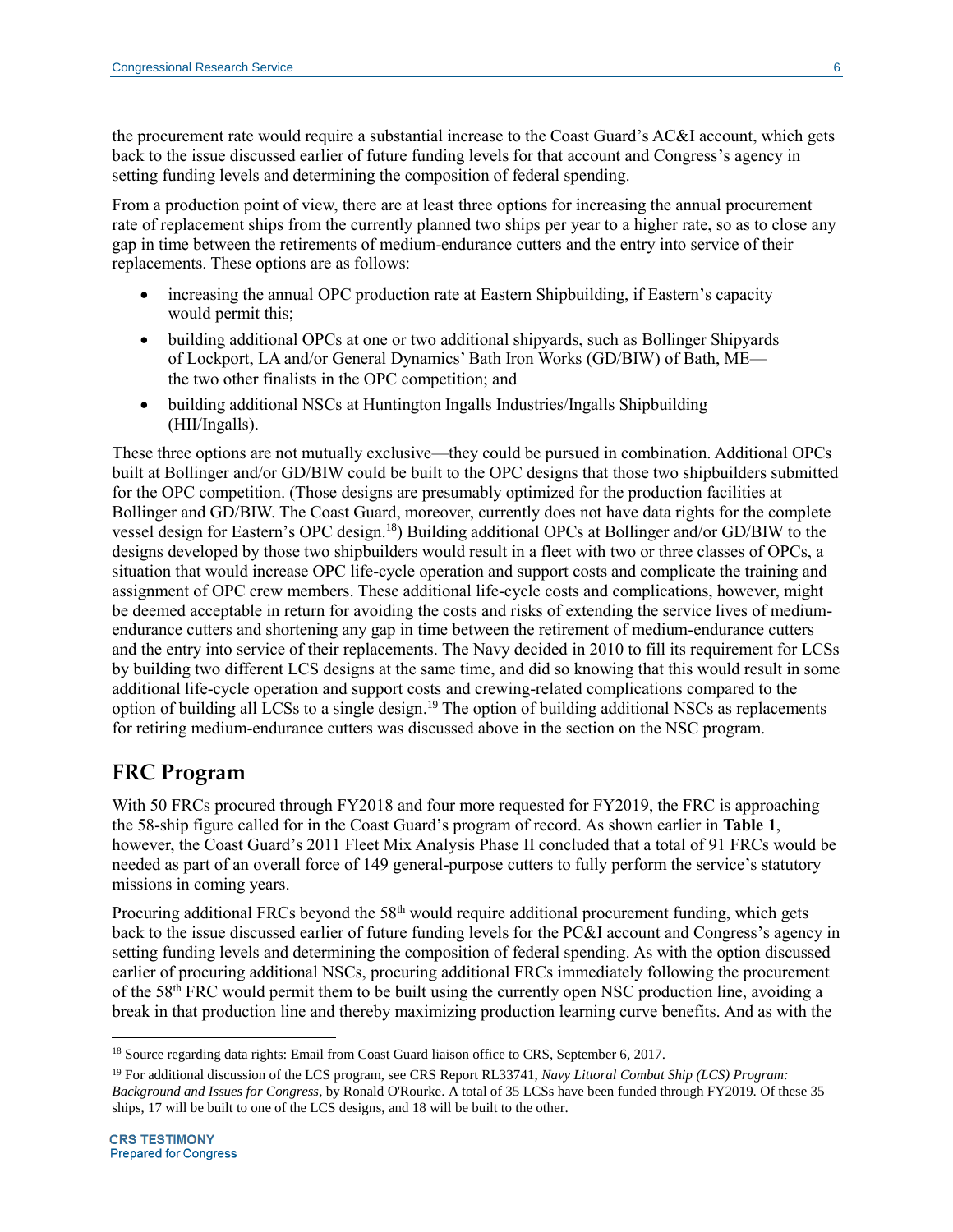NSC option discussed earlier, the cost of any such additional FRCs could be reduced by procuring them under an MYP or block buy contract. The resulting increase in Coast Guard force structure from 58 FRCs to some higher number would increase long-term Coast Guard operation and support costs above currently planned levels.

### **Polar Security Cutter (PSC) (aka Polar Icebreaker)**

#### **Reduction in Estimated Procurement Cost and Business Case**

One of the most notable changes in the PSC program over the last year or two has been the reduction in the estimated unit procurement cost of the ships. The procurement cost of a new heavy polar icebreaker had earlier been estimated informally at roughly \$1 billion, but the Coast Guard and Navy informed CRS and CBO in March 2018 that they now believe that three polar icebreakers could be acquired for a total cost of about \$2.1 billion, or an average of about \$700 million per ship.<sup>20</sup> (The first ship will cost more than the other two because it will incorporate design costs for the class and be at the start of the production learning curve for the class.) Other information identifies a smaller reduction in procurement cost, to something more than \$900 million per ship.<sup>21</sup> Other things held equal, reductions in the estimated unit procurement cost of the polar icebreaker strengthen the business case for the program. A reduction in estimated unit procurement cost to an average of \$700 million per ship would strengthen it substantially.

#### **Option for Block Buy Contract**

The baseline plan for the PSC program calls for acquiring the ships using a contract with options, but Coast Guard and Navy officials are open to the idea of instead using a block buy contract to acquire at least some of the ships, and requested information on this possibility as part of the request for proposals (RFP) for the PSC program that was released on March 2, 2018. Using the above \$2.1 billion estimated cost for a three-ship procurement of PSCs, and based on savings estimates provided by the Navy in the past for Navy shipbuilding programs that were being proposed for multiyear contracting, using a block buy contract that included EOQ purchases rather than a contract with options might reduce the combined acquisition cost of three PSCs by upwards of 7%, which could equate to a savings of upwards of \$150 million.

A congressionally mandated July 2017 National Academies of Sciences, Engineering, and Medicine (NASEM) report on acquisition and operation of polar icebreakers states (emphasis as in original):

#### **3. Recommendation: USCG should follow an acquisition strategy that includes block buy contracting with a fixed price incentive fee contract and take other measures to ensure best value for investment of public funds.**

Icebreaker design and construction costs can be clearly defined, and a fixed price incentive fee construction contract is the most reliable mechanism for controlling costs for a program of this complexity. This technique is widely used by the U.S. Navy. To help ensure best long-term value,

<sup>&</sup>lt;sup>20</sup> Source: March 16, 2018, Coast Guard-Navy briefing to CRS and CBO on the polar icebreaker program. For further discussion, see the section entitled "Estimated Acquisition Cost Has Declined Substantially" in CRS Report RL34391, *Coast Guard Polar Icebreaker Program: Background and Issues for Congress*, by Ronald O'Rourke.

 $^{21}$  May 2018 GAO report states that the acquisition program baseline (APB) approved for the polar icebreaker program in January 2018 estimated the program's acquisition cost at \$3.207 million, and that the "current estimate" of the program's acquisition as of January 2018 was \$2,789 million, or an average of about \$930 million per ship. (Government Accountability Office, *Homeland Security Acquisitions[:] Leveraging Programs' Results Could Further DHS's Progress to Improve Portfolio Management*, GAO-18-339SP, May 2018, p. 85.) See also Government Accountability Office, *Coast Guard Acquisitions[:] Actions Needed to Address Longstanding Portfolio Management Challenges*, GAO-18-454, July 2018, which states on page 18 that "The polar icebreaker program has an estimated total acquisition cost of more than \$3 billion…."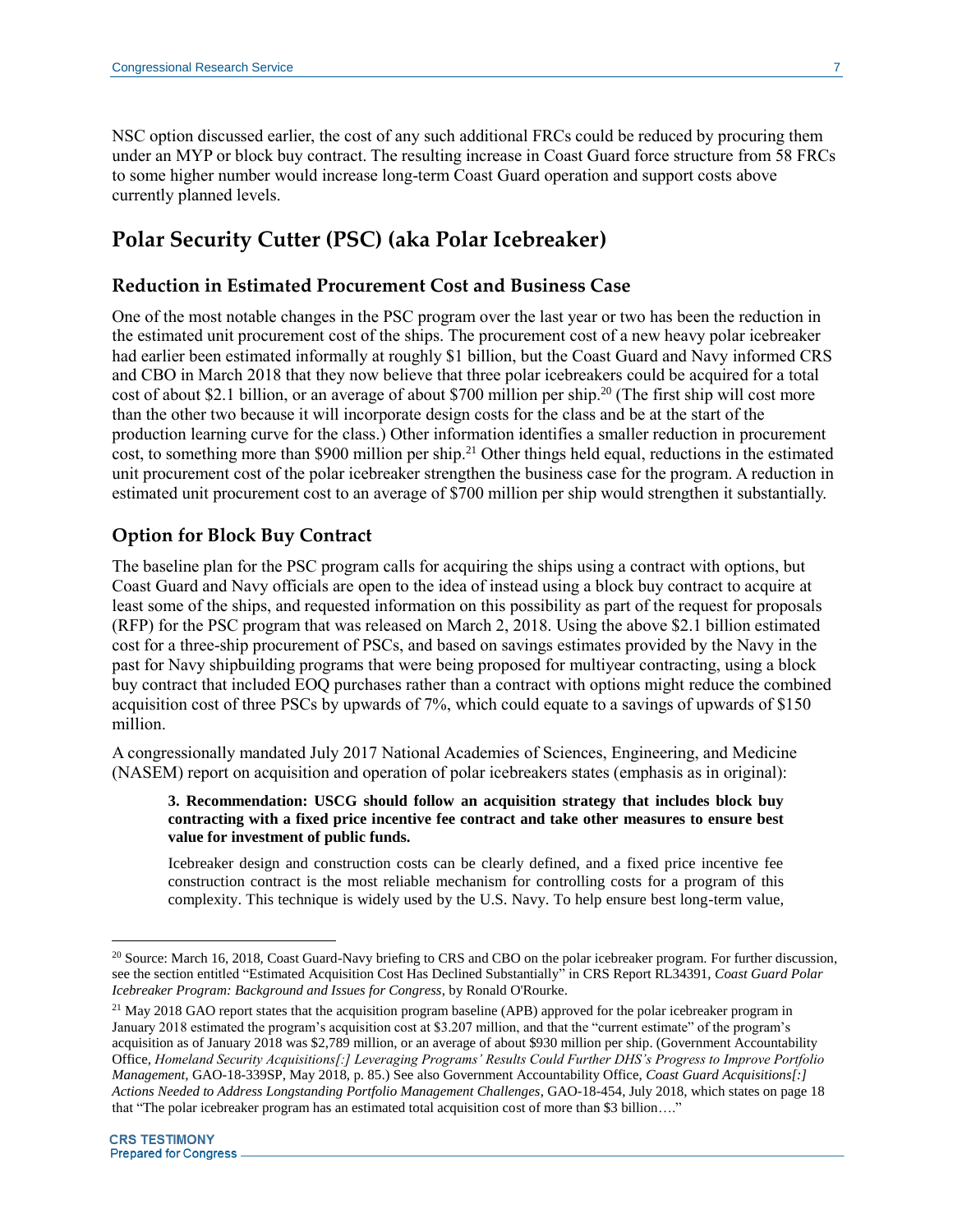the criteria for evaluating shipyard proposals should incorporate explicitly defined lifecycle cost metrics....

A block buy authority for this program will need to contain specific language for economic order quantity purchases for materials, advanced design, and construction activities. A block buy contracting program with economic order quantity purchases enables series construction, motivates competitive bidding, and allows for volume purchase and for the timely acquisition of material with long lead times. It would enable continuous production, give the program the maximum benefit from the learning curve, and thus reduce labor hours on subsequent vessels....

If advantage is taken of learning and quantity discounts available through the recommended block buy contracting acquisition strategy, the average cost per heavy icebreaker is approximately \$791 million, on the basis of the acquisition of four ships. $22$ 

Although Coast Guard officials have expressed interest in using a block buy contract for procuring PSCs, they are considering the option of procuring the first PSC under a single-ship contract and then using a block buy contract to procure subsequent PSCs. In support of that option, Coast Guard officials have noted the risks involved in building a lead ship and the fact that the United States has not built a heavy polar icebreaker in more than 40 years. Opponents of including the first PSC in a block buy contract might argue, for example, that problems with the design of PSC components might be transmitted from the first PSC to later PSCs by up-front EOQ purchases of those components made under a block buy contract. They might additionally argue that excluding the first PSC from a block buy contract preserves more government flexibility on whether and when to procure a second PSC, which could be advantageous for responding to potential changes in operational needs or budgetary circumstances.

Supporters of including the first PSC in a block buy contract could argue that block buy contracting was invented to a large degree expressly to permit a lead ship to be included in the contract, that the Navy has included lead ships in block buy contracts in the Virginia-class attack submarine program and the TAO-205 class oiler program, and that the Navy is considering using a block buy contract that includes the lead ship for procuring the initial ships in the Columbia-class ballistic missile submarine program. The comparison with the Navy's plans for the Columbia class, they could argue, is of particular note, because the United States has not procured the lead ship of a new class of ballistic missile submarines in more than 40 years, the Columbia-class design is more complex in certain regards than the PSC design, and the Columbia-class design will incorporate a new-design electric-drive propulsion plant—something that the United States has never before done on a series-production nuclear-powered submarine.

The lead ship in the PSC program will carry a risk of requiring design changes to fix problems in the design that are only discovered as a result of building the design. That risk, however, will exist regardless of whether the lead ship is built under a single-ship contract of a block buy contract, and it is not clear how much more chance there would be under a block buy contract of transmitting any such design problems to the second PSC, because the Coast Guard's notional schedule for the PSC program calls for procuring the second ship about 18 months after the first (i.e., while construction of the first PSC is still in progress). To the extent that there would be a greater chance of transmitting design problems to the second PSC under a block buy contract, the question would then become one of weighing the potential cost of fixing those design problems against the added economies of including the first PSC in a block buy contract. Supporters of including the lead ship in a block buy contract could argue that the risks of encountering a design problem in the first ship have been mitigated by the industry's shift since the last polar icebreakers were built from paper designs to computer-aided design, by the Navy's involvement in the PSC program, and by the PSC program's strategy of using a parent design (i.e., an existing polarcapable icebreaker design) as the basis for the PSC design. As shown in **[Appendix B](#page-14-0)**, a key lesson-

<sup>&</sup>lt;sup>22</sup> National Academies of Sciences, Engineering, and Medicine, Division on Earth and Life Studies and Transportation Research Board, *Acquisition and Operation of Polar Icebreakers: Fulfilling the Nation's Needs*, Letter Report, with cover letter dated July 11, 2017, pp. 14, 15.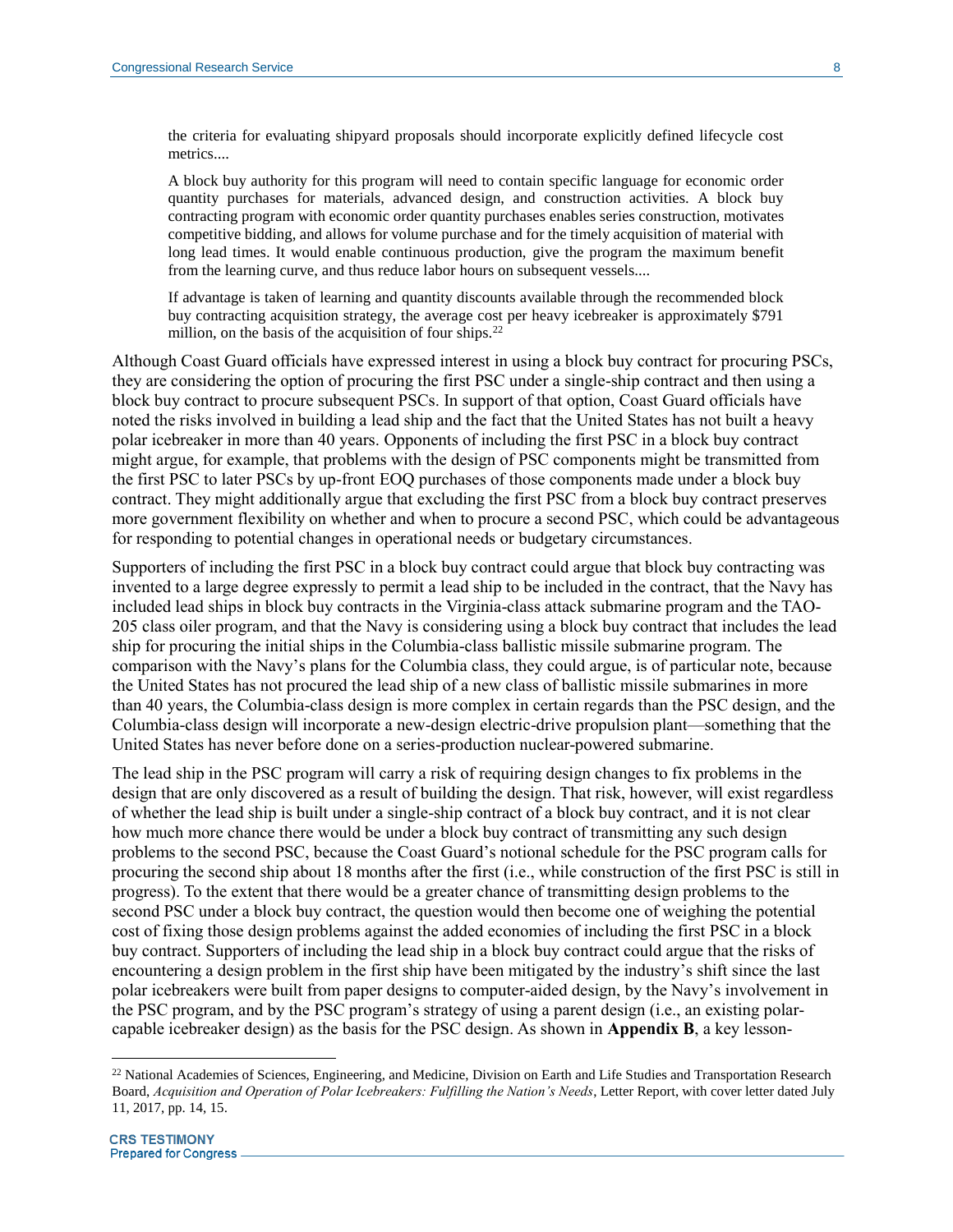learned in government shipbuilding is to bring the design of the ship in question to a high level of completion before beginning construction of the ship, precisely so as to minimize the risk of design problems. Supporters of including the lead ship in a block buy contract could argue that if there is a significant risk of substantial design problems in the lead ship, that is not an argument against including the lead ship in a block buy contract—it is an argument against beginning construction of the ship under any form of contract.

#### **Risk of Delayed Delivery of Lead Ship**

GAO has identified a risk of the first PSC being delivered late.<sup>23</sup> I agree with that assessment. The Navy's experience in building lead ships suggests that there is a substantial risk of the lead PSC being delivered late—perhaps as much as a year or more later than scheduled. A late delivery could equate to an increase in the cost of building the ship, because it could reflect having to use more labor hours to build the ship than had been estimated, and because the ship will absorb more of the shipyard's overhead costs by remaining in the shipyard for a longer period of time. The government can insulate itself against the risk of such cost growth by using a fixed-price contract to build the ship (which the Coast Guard and Navy plan to do).

The possibility of a late delivery is something the Coast Guard and Congress may consider preparing for in terms of investments for maintaining *Polar Star* as an operational ship and/or seeking a short-term bridging charter of a foreign polar icebreaker. To the extent that a delay in delivering the lead ship would extend a gap in time between the retirement of *Polar Star* and the entry into service of the first PSC, that could become an argument for starting construction of the lead PSC as soon as its design is brought to a high level of completion and the ship is otherwise ready to begin construction.

#### **Option for Using a Common Design for Heavy and Medium PSCs**

The Coast Guard envisages procuring up to three new medium icebreakers after it procures three new heavy polar icebreakers—a plan known as  $3+3$ . The July 2017 NASEM report concluded that notional operational requirements for new medium polar icebreakers would result in ships that would not be too different in size from new heavy polar icebreakers. (That is not be particularly surprising—the Coast Guard's current medium polar icebreaker, *Healy*, is actually somewhat larger than the Coast Guard's heavy polar icebreaker, *Polar Star*. *Healy* has less icebreaking capability than *Polar Star*, but more capacity for supporting onboard science operations.) Given this probable similarity in size, the NASEM report recommended building a single medium polar icebreaker to the same common design as the three new heavy polar icebreakers (i.e., 4+0), and operating these four new ships in conjunction with *Healy* to produce a five-ship polar icebreaker fleet. The 4+0 production strategy, the report concluded, would reduce the cost of the medium icebreaker by avoiding the cost of developing a second icebreaker design and making the medium polar icebreaker the fourth ship on an existing production learning curve rather than the first ship on a new production learning curve. An abstract from the NASEM report on this proposal is shown in **[Appendix E](#page-19-0)** to this statement.

If policymakers decide to procure a second or third new medium polar icebreaker, the same general approach recommended by the NASEM report could be followed, leading to a 5+0 or 6+0 acquisition. The potential percentage savings under a five- or six-ship block buy contract with EOQ authority could be greater than the figure of upwards of 7% mentioned earlier for a three-ship block buy—they could be

<sup>&</sup>lt;sup>23</sup> See GAO's spoken testimony during the question-and-answer portion of a July 24, 2018, hearing on Coast Guard acquisition programs and mission balance and effectiveness before the Coast Guard and Maritime Transportation subcommittee of the House Transportation Committee, as reflected in the transcript of the hearing.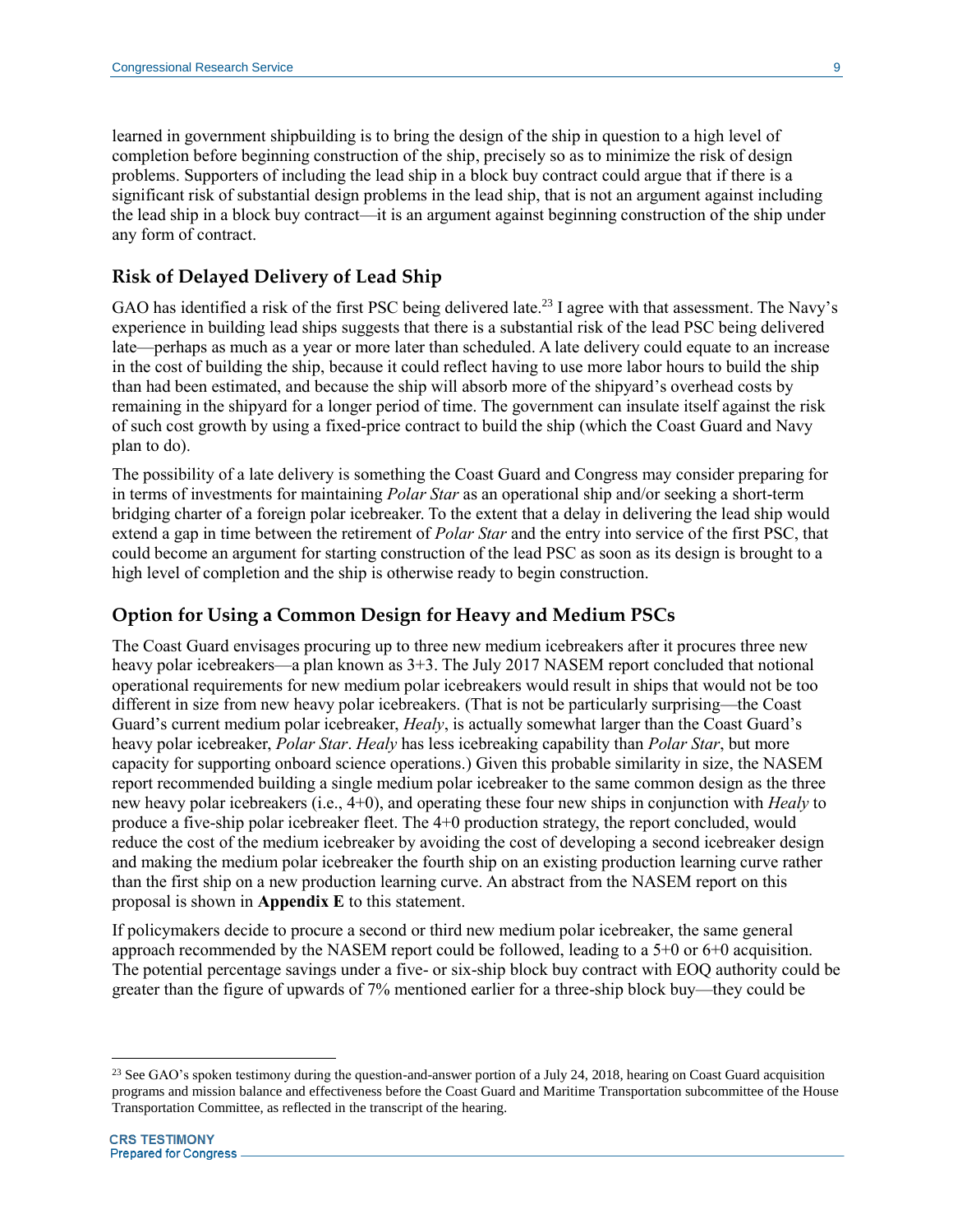closer to 10%. Building a single common icebreaker design rather than two designs to meet needs for heavy and medium polar icebreakers might also reduce life-cycle operation and support costs.

An April 12, 2018, press report states:

As the Coast Guard prepares to review industry bids for a new heavy polar icebreaker, the service is keeping its options open for the right number and mix of polar icebreakers it will need in the future, Adm. Paul Zukunft, the [then-]commandant of the Coast Guard, said on Wednesday [April 11].

The Coast Guard's program of record is for three heavy and three medium polar icebreakers but Zukunft said the "jury is still out" whether that will remain so. Right now, the service is aiming toward building three new heavy icebreakers, but it might make sense just to keep building these ships, he told reporters at a Defense Writers Group breakfast in Washington, D.C.

Zukunft said that "when you start looking at the business case after you build three, and then you need to look at what is the economy of scale when you start building heavy icebreakers, and would it be less expensive to continue to build heavies and not mediums." He added that the heavy icebreakers provide more capability, and if the price is "affordable" and in "the same range" as building medium icebreakers, then "maybe you end up with one class of heavy icebreakers."

Building only one class of ships has a number of advantages in terms of maintenance, crew familiarity, configuration management, and more, he said. A decision on what the future icebreaker fleet will consist of is "still probably several years out …. but that's one option that we want to keep open going forward," Zukunft said.<sup>24</sup>

#### **WCC Program**

The WCC program—the program to replace the Coast Guard's current 35-ship inland waterways fleet—is a smaller program than those discussed above. With a notional procurement cost of roughly \$25 million per cutter, a 35-ship replacement program might have a total acquisition cost of roughly \$900 million.<sup>25</sup> Although the scale of the program is more modest than that of the NSC, OPC, and FRC programs, the WCC program is of importance in terms of its economic benefit to the nation (by supporting waterborne commerce) and the bidding opportunity it will provide to U.S. shipyards that are not capable of building larger Coast Guard cutters.

As the Coast Guard begins to develop the details of this program, potential oversight issues for the subcommittee could include, among other things, the planned number of replacement cutters (which has not yet been determined and could turn out to be something other than 35), planned annual procurement quantities and the resulting schedule for replacing the existing ships, whether to develop a new design or instead use a parent design, the number of shipyards to be used to build the ships, and the contracting strategy, including whether to use multiyear contracting.

<sup>&</sup>lt;sup>24</sup> Calvin Biesecker, "Coast Guard Leaving Options Open For Future Polar Icebreaker Fleet Type," Defense Daily, April 12, 2018. Ellipsis as in original.

<sup>&</sup>lt;sup>25</sup> Source for \$25 million figure: Spoken testimony of Coast Guard Commandant Karl Schultz during the question-and-answer portion of a September 16, 2018, hearing on Coast Guard modernization and recapitalization before the Coast Guard and Maritime Transportation subcommittee of the House transportation and Infrastructure Committee, as reflected in the transcript of the hearing. The Commandant stated: "I'm loathed to put a number out, but I think you're talking a \$25 million, plus or minus, [cost per] ship." The planned number of new replacement WCCs has not yet been determined and could turn out to be something other than 35. GAO states that "according to Coast Guard officials, the preliminary rough order of magnitude estimate for total acquisition cost is \$1.1 billion." Government Accountability Office, *Coast Guard Acquisitions[:] Actions Needed to Address Longstanding Portfolio Management Challenges*, GAO-18-454, July 2018, p. 19.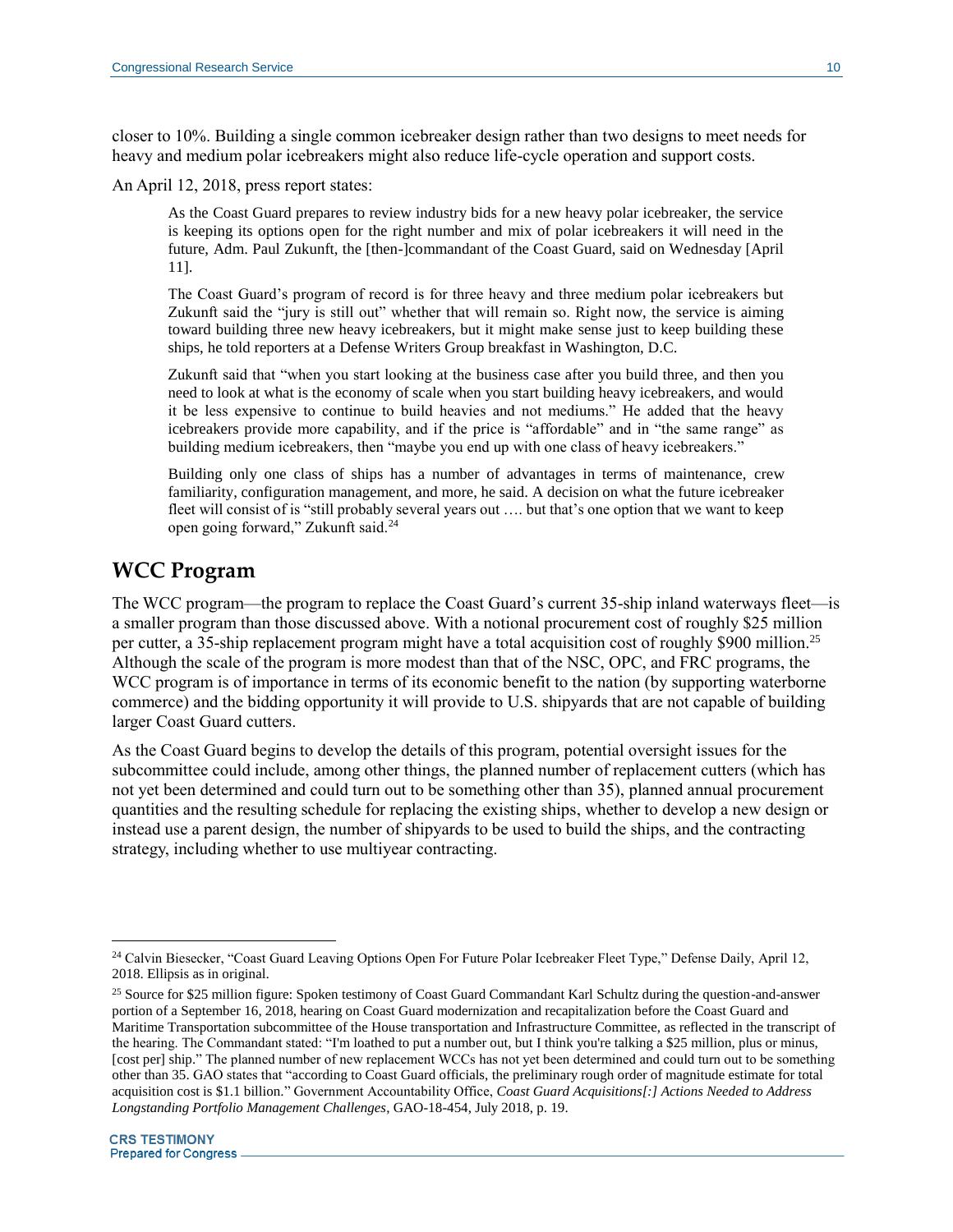### **NOAA Fleet Recapitalization**

NOAA is now in the opening stages of its effort to procure eight new ships to replace eight aged ships within its 16-ship research fleet. Current plans call for the eight-ship recapitalization effort to be levelfunded at \$75 million per year. Building these ships could provide work to shipyards that are not capable of building larger Navy or Coast Guard ships. They could also help a shipyard involved in building larger Navy or Coast Guard ships to fill in temporary dips in their Navy or Coast Guard workloads, which might permit the Navy or Coast Guard ships in question to be built at lower cost. With procurement of the eight new NOAA ships now beginning, the effort presents some potential oversight issues for the subcommittee.

### **Unit Procurement Cost and Total Program Procurement Cost**

One of these concerns the visibility of the estimated unit procurement costs of the new ships and the estimated total procurement cost of the eight-ship effort. These figures—which are basic points of information for Congress for supporting potential consideration of budget tradeoffs and for use as baselines in monitoring program execution—are not clearly visible in NOAA's FY2019 budget justification book. It is difficult, moreover, to calculate what the unit procurement cost might be using the information in the budget justification book, since the program is level-funded at \$75 million per year, there is a different combination of activities to be funded each year under that funding figure, and the individual costs of these activities are not broken out. One option the subcommittee may wish to consider would be to request or direct NOAA to include the ships' estimated unit procurement costs and the program's estimated total procurement cost in its annual budget justification book.

### **Number of New Designs**

A second potential oversight issue for the subcommittee concerns the number of new designs that NOAA is planning to use for building for the eight new ships. NOAA is currently planning to build the new ships to four designs, meaning an average of two ships per design. Compared to a strategy of building the eight ships to fewer than four designs, NOAA's planned approach could increase total design costs, reduce opportunities for achieving shipyard production learning curve benefits, and reduce economies of scale in life-cycle operation and support costs.

In a telephone consultation with CRS, NOAA officials stated that the option of building the eight ships to a smaller number of designs was considered for exactly these reasons, but that the decision was to instead plan for four different designs because of the differing operational requirements of the eight ships. Building a common design capable of handling these differing requirements, NOAA stated, would result in a design that would be bigger—and thus more expensive both to procure and to operate and support than would be needed for some of the eight ships, and these additional procurement and life-cycle operation and support costs were greater than the potential savings of building the ships to a smaller number of designs.<sup>26</sup> That explanation is quite plausible. One option the subcommittee may wish to consider would be to request or direct NOAA to provide the details of its analysis on the comparative design, procurement, and life-cycle operation and support costs of building four designs vs. a smaller number of designs, so that the subcommittee, as a matter of due diligence, can examine the Coast Guard's analysis of this issue.

 $\overline{a}$ <sup>26</sup> Source: Telephone conversation between CRS and NOAA September 28, 2018.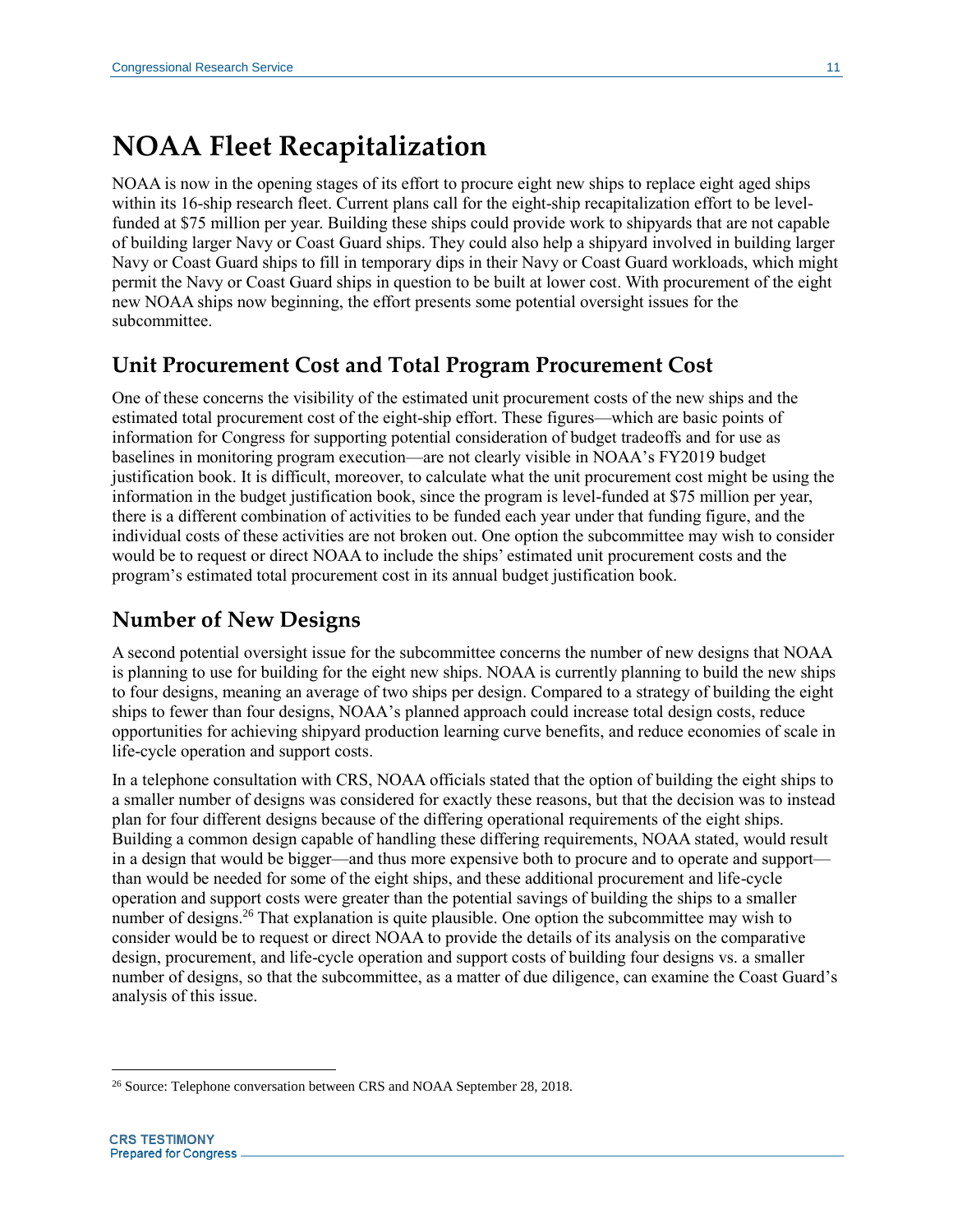### **Multiple-Ship Buys or Block Buy Contracting**

NOAA's current plan is to use a series of contracts with options to procure the eight new ships.<sup>27</sup> There could, for example, be four contracts (one for each design), with each contract being for the design and construction of one ship, with an option for building a second. This approach would preserve more government flexibility in deciding whether to procure a second ship to a given design, provide multiple bidding opportunities for shipyards interested in building the ships, and create a potential for building the ships in multiple shipyards, all of which policymakers may view as benefits. On the other hand, this approach would forego the potential savings that might be realized through multiple-ship buys (e.g., procuring two ships of a given design in a single year) or block buy contacting. One option the subcommittee may wish to consider would be to request or direct NOAA to devise and share with the subcommittee options (including estimates of potential savings) for making use of multiple-ship buys and block buy contracting while staying, as much as possible, within the level funding profile of \$75 million per year.

### **Life-Cycle Support**

NOAA has not yet begun to scope out in detail the life-cycle support plan for the eight new ships—that work, NOAA officials stated, may start a couple of years from now. <sup>28</sup> One option the subcommittee may wish to consider would be to request that NOAA keep the subcommittee apprised of its efforts to develop a life-cycle support plan for the ships.

Chairman Sullivan, this concludes my statement. Thank you again for the opportunity to testify, and I will be pleased to respond to any questions the subcommittee may have.

<sup>&</sup>lt;sup>27</sup> Source: Telephone conversation between CRS and NOAA September 28, 2018.

<sup>&</sup>lt;sup>28</sup> Source: Telephone conversation between CRS and NOAA September 28, 2018.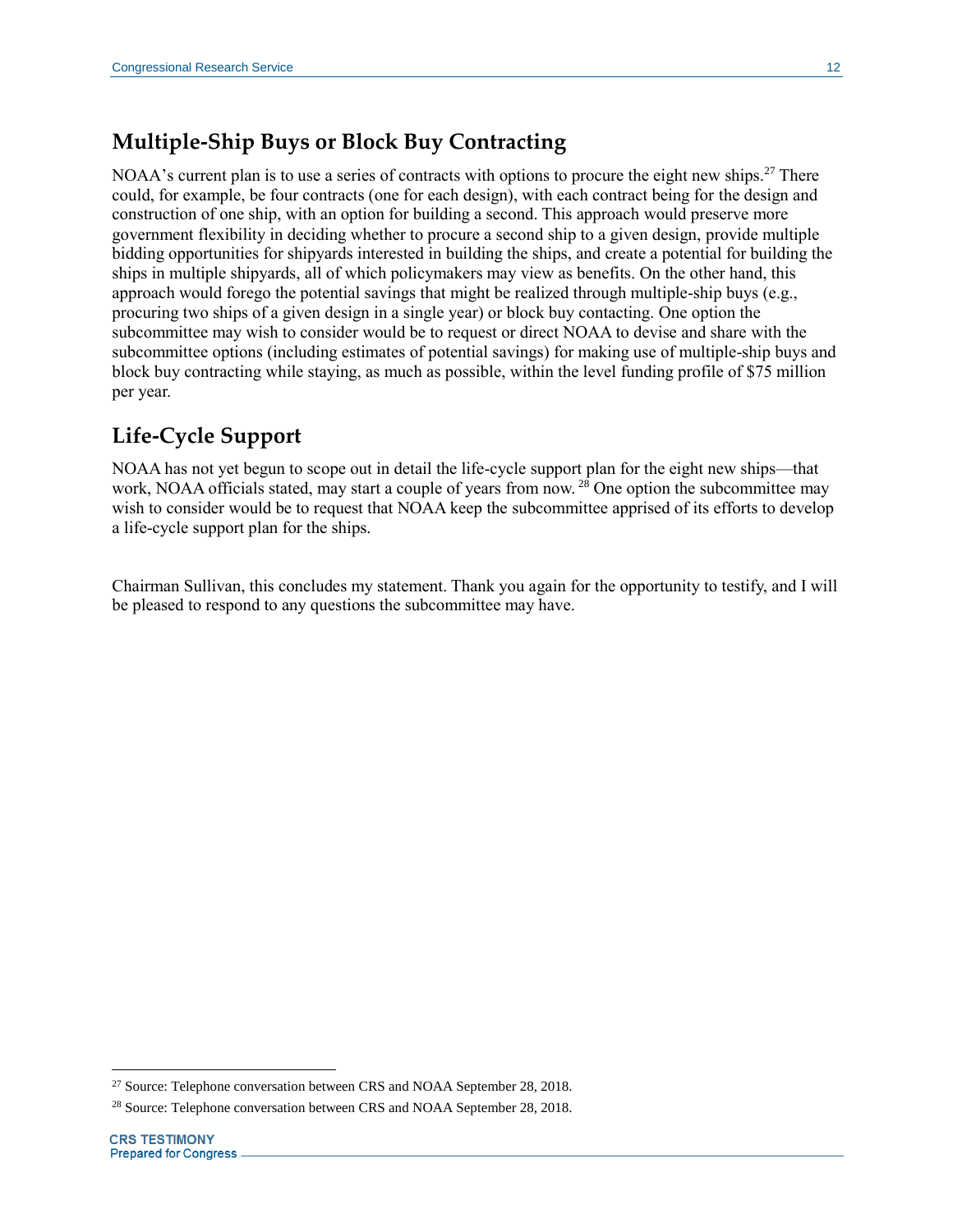## <span id="page-13-0"></span>**Appendix A. Biography—Ronald O'Rourke**

Mr. O'Rourke is a Phi Beta Kappa graduate of the Johns Hopkins University, from which he received his B.A. in international studies, and a valedictorian graduate of the University's Paul Nitze School of Advanced International Studies, where he received his M.A. in the same field.

Since 1984, Mr. O'Rourke has worked as a naval analyst for CRS. He has written many reports for Congress on various issues relating to the Navy, the Coast Guard, defense acquisition, China's naval forces and maritime territorial disputes, the Arctic, the international security environment, and the U.S. role in the world. He regularly briefs Members of Congress and Congressional staffers, and has testified before Congressional committees on many occasions.

In 1996, he received a Distinguished Service Award from the Library of Congress for his service to Congress on naval issues.

In 2010, he was honored under the Great Federal Employees Initiative for his work on naval, strategic, and budgetary issues.

In 2012, he received the CRS Director's Award for his outstanding contributions in support of the Congress and the mission of CRS.

In 2017, he received the Superior Public Service Award from the Navy for service in a variety of roles at CRS while providing invaluable analysis of tremendous benefit to the Navy for a period spanning decades.

Mr. O'Rourke is the author of several journal articles on naval issues, and is a past winner of the U.S. Naval Institute's Arleigh Burke essay contest. He has given presentations on naval, Coast Guard, and strategy issues to a variety of U.S. and international audiences in government, industry, and academia.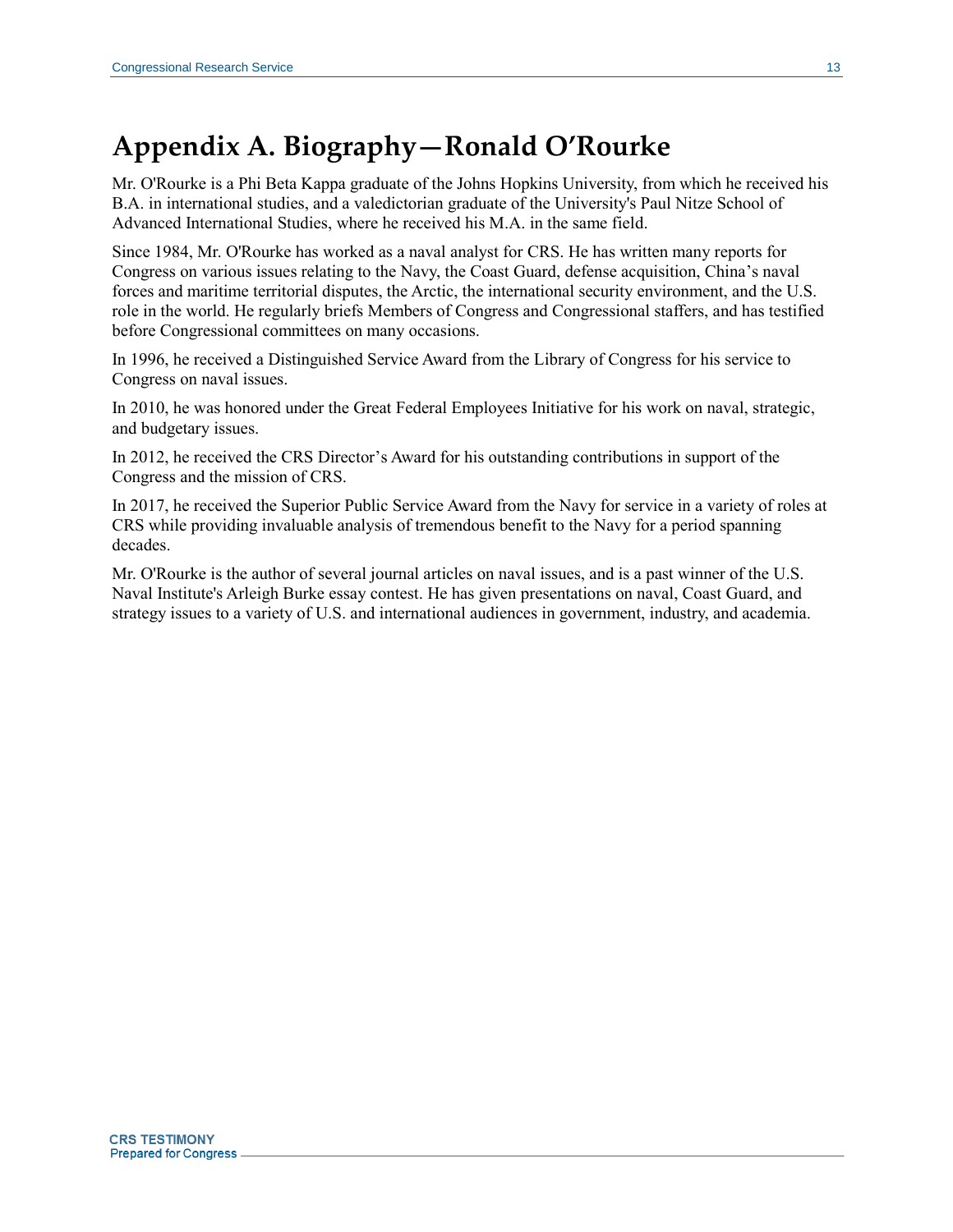# <span id="page-14-0"></span>**Appendix B. A Summary of Some Acquisition Lessons Learned for Government Shipbuilding**

This appendix presents a general summary of lessons learned in government shipbuilding, reflecting comments made repeatedly by various sources over the years.<sup>29</sup> These lessons learned include the following:

- **At the outset, get the operational requirements for the program right.** Properly identify the program's operational requirements at the outset. Manage risk by not trying to do too much in terms of the program's operational requirements, and perhaps seek a so-called 70%-to-80% solution (i.e., a design that is intended to provide 70%-80% of desired or ideal capabilities). Achieve a realistic balance up front between operational requirements, risks, and estimated costs.
- **Impose cost discipline up front.** Use realistic price estimates, and consider not only development and procurement costs, but life-cycle operation and support (O&S) costs.
- **Employ competition** where possible in the awarding of design and construction contracts.
- **Use a contract type that is appropriate for the amount of risk involved**, and structure its terms to align incentives with desired outcomes.
- **Minimize design/construction concurrency** by developing the design to a high level of completion before starting construction and by resisting changes in requirements (and consequent design changes) during construction.
- **Properly supervise construction work.** Maintain an adequate number of properly trained Supervisor of Shipbuilding (SUPSHIP) personnel.
- **Provide stability for industry**, in part by using, where possible, multiyear procurement (MYP) or block buy contracting.
- **Maintain a capable government acquisition workforce** that understands what it is buying, as well as the above points.

Identifying these lessons is arguably not the hard part—most if not all these points have been cited for years. The hard part, arguably, is living up to them without letting circumstances lead program-execution efforts away from these guidelines.

<sup>29</sup> This appendix is adapted from Appendix J of CRS Report RL32665, *Navy Force Structure and Shipbuilding Plans: Background and Issues for Congress*, by Ronald O'Rourke. See also Government Accountability Office, *Navy Shipbuilding[:] Past Performance Provides Valuable Lessons for Future Investments*, GAO-18-238SP, June 2018, 36 pp.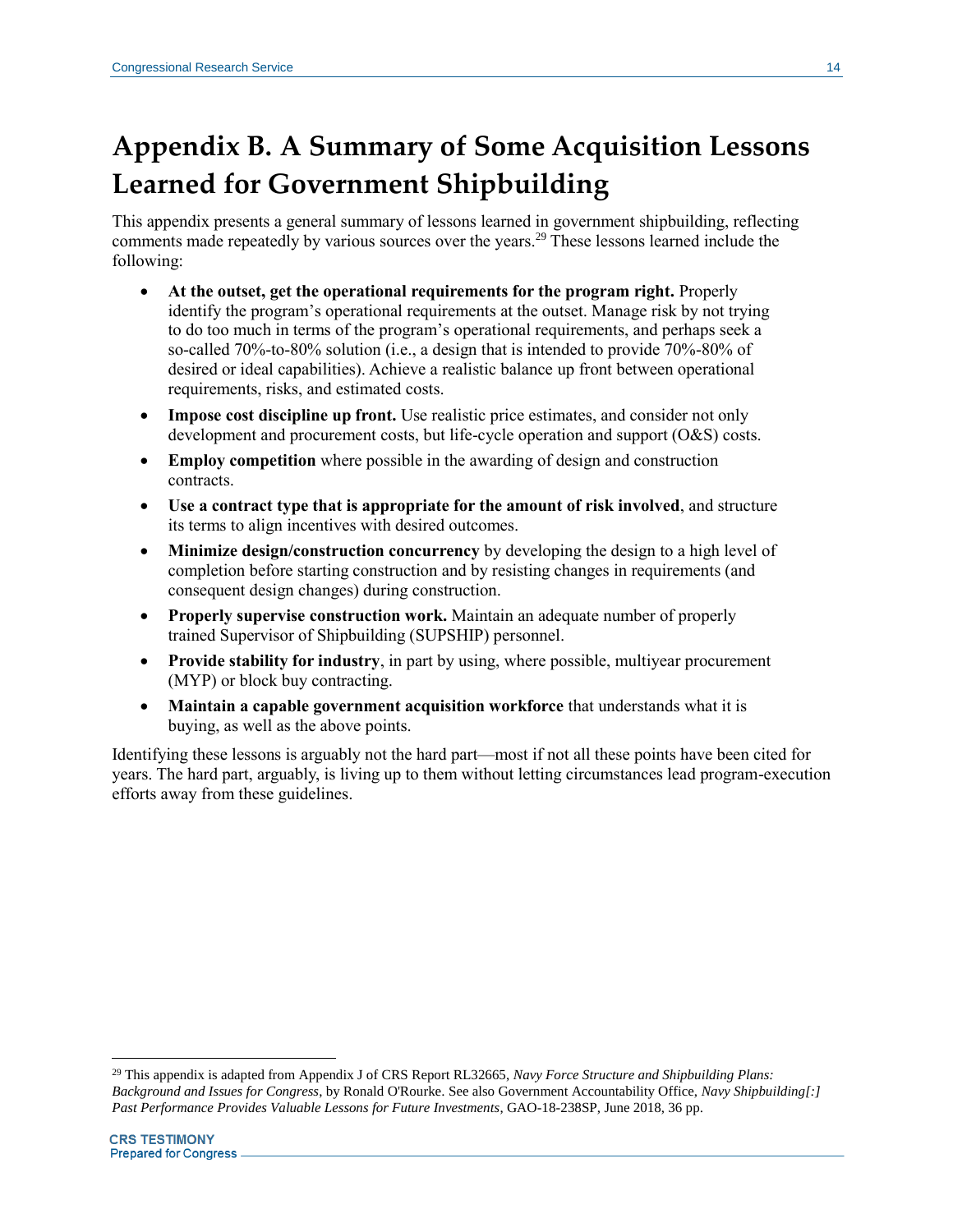# <span id="page-15-0"></span>**Appendix C. Some Considerations Relating to Warranties in Government Shipbuilding and Other Government Acquisition**

This appendix presents some considerations relating to warranties in shipbuilding and other defense acquisition.<sup>30</sup>

In discussions of government shipbuilding, one question that sometimes arises is whether including a warranty in a shipbuilding contract is preferable to not including one. The question can arise, for example, in connection with a GAO finding that "the Navy structures shipbuilding contracts so that it pays shipbuilders to build ships as part of the construction process and then pays the same shipbuilders a second time to repair the ship when construction defects are discovered."31

Including a warranty in a shipbuilding contract (or a contract for building some other kind of end item), while potentially valuable, might not always be preferable to not including one—it depends on the circumstances of the acquisition, and it is not necessarily a valid criticism of an acquisition program to state that it is using a contract that does not include a warranty (or a weaker form of a warranty rather than a stronger one).

Including a warranty generally shifts to the contractor the risk of having to pay for fixing problems with earlier work. Although that in itself could be deemed desirable from the government's standpoint, a contractor negotiating a contract that will have a warranty will incorporate that risk into its price, and depending on how much the contractor might charge for doing that, it is possible that the government could wind up paying more in total for acquiring the item (including fixing problems with earlier work on that item) than it would have under a contract without a warranty.

When a warranty is not included in the contract and the government pays later on to fix problems with earlier work, those payments can be very visible, which can invite critical comments from observers. But that does not mean that including a warranty in the contract somehow frees the government from paying to fix problems with earlier work. In a contract that includes a warranty, the government will indeed pay something to fix problems with earlier work—but it will make the payment in the less-visible (but still very real) form of the up-front charge for including the warranty, and that charge might be more than what it would have cost the government, under a contract without a warranty, to pay later on for fixing those problems.

From a cost standpoint, including a warranty in the contract might or might not be preferable, depending on the risk that there will be problems with earlier work that need fixing, the potential cost of fixing such problems, and the cost of including the warranty in the contract. The point is that the goal of avoiding highly visible payments for fixing problems with earlier work and the goal of minimizing the cost to the government of fixing problems with earlier work are separate and different goals, and that pursuing the first goal can sometimes work against achieving the second goal. $32$ 

<sup>30</sup> This appendix is adapted from Appendix K of CRS Report RL32665, *Navy Force Structure and Shipbuilding Plans: Background and Issues for Congress*, by Ronald O'Rourke.

<sup>31</sup> See Government Accountability Office, *Navy Shipbuilding[:] Past Performance Provides Valuable Lessons for Future Investments*, GAO-18-238SP, June 2018, p. 21. A graphic on page 21 shows a GAO finding that the government was financially responsible for shipbuilder deficiencies in 96% of the cases examined by GAO, and that the shipbuilder was financially responsible for shipbuilder deficiencies in 4% of the cases.

 $32$  It can also be noted that the country's two largest builders of Navy ships—General Dynamics (GD) and Huntington Ingalls Industries (HII)—derive about 60% and 96%, respectively, of their revenues from U.S. government work. (See General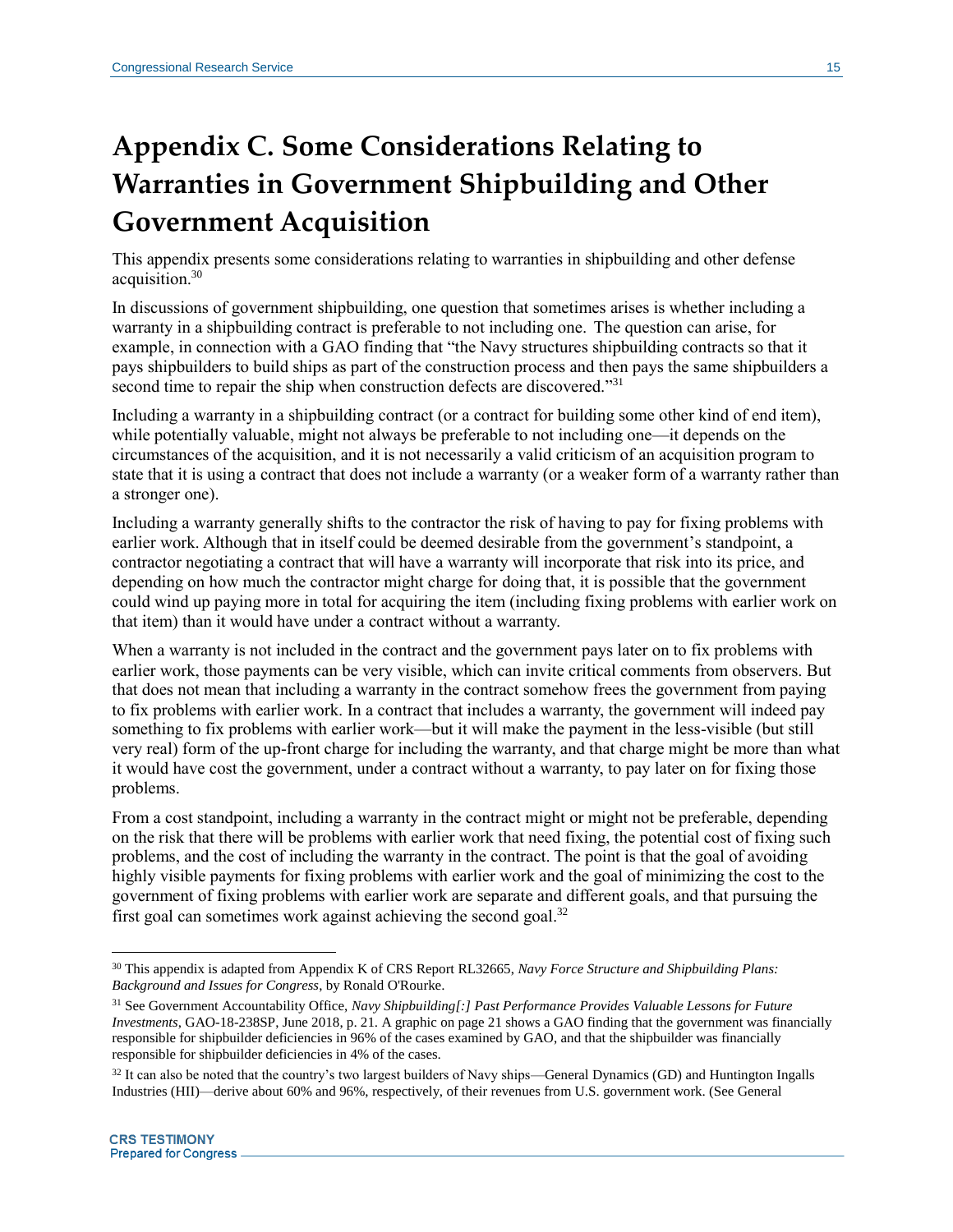The Department of Defense's guide on the use of warranties states the following:

Federal Acquisition Regulation (FAR) 46.7 states that "the use of warranties is not mandatory." However, if the benefits to be derived from the warranty are commensurate with the cost of the warranty, the CO [contracting officer] should consider placing it in the contract. In determining whether a warranty is appropriate for a specific acquisition, FAR Subpart 46.703 requires the CO to consider the nature and use of the supplies and services, the cost, the administration and enforcement, trade practices, and reduced requirements. The rationale for using a warranty should be documented in the contract file....

In determining the value of a warranty, a CBA [cost-benefit analysis] is used to measure the life cycle costs of the system with and without the warranty. A CBA is required to determine if the warranty will be cost beneficial. CBA is an economic analysis, which basically compares the Life Cycle Costs (LCC) of the system with and without the warranty to determine if warranty coverage will improve the LCCs. In general, five key factors will drive the results of the CBA: cost of the warranty + cost of warranty administration + compatibility with total program efforts + cost of overlap with Contractor support  $+$  intangible savings. Effective warranties integrate reliability, maintainability, supportability, availability, and life-cycle costs. Decision factors that must be evaluated include the state of the weapon system technology, the size of the warranted population, the likelihood that field performance requirements can be achieved, and the warranty period of performance.<sup>33</sup>

Dynamics, *2016 Annual Report*, page 9 of Form 10-K [PDF page 15 of 88]) and Huntington Ingalls Industries, *2016 Annual Report*, page 5 of Form 10-K [PDF page 19 of 134]). Thus, even if a warranty in a shipbuilding contract with one of these firms were to somehow mean that the government did not have pay under the terms of that contract—either up front or later on—for fixing problems with earlier work done under that contract, there would still be a question as to whether the government would nevertheless wind up eventually paying much of that cost as part of the price of one or more future contracts the government may have that firm.

<sup>33</sup> Department of Defense, *Department of Defense Warranty Guide*, Version 1.0, September 2009, accessed July 13, 2017, at https://www.acq.osd.mil/dpap/pdi/uid/docs/departmentofdefensewarrantyguide[1].doc.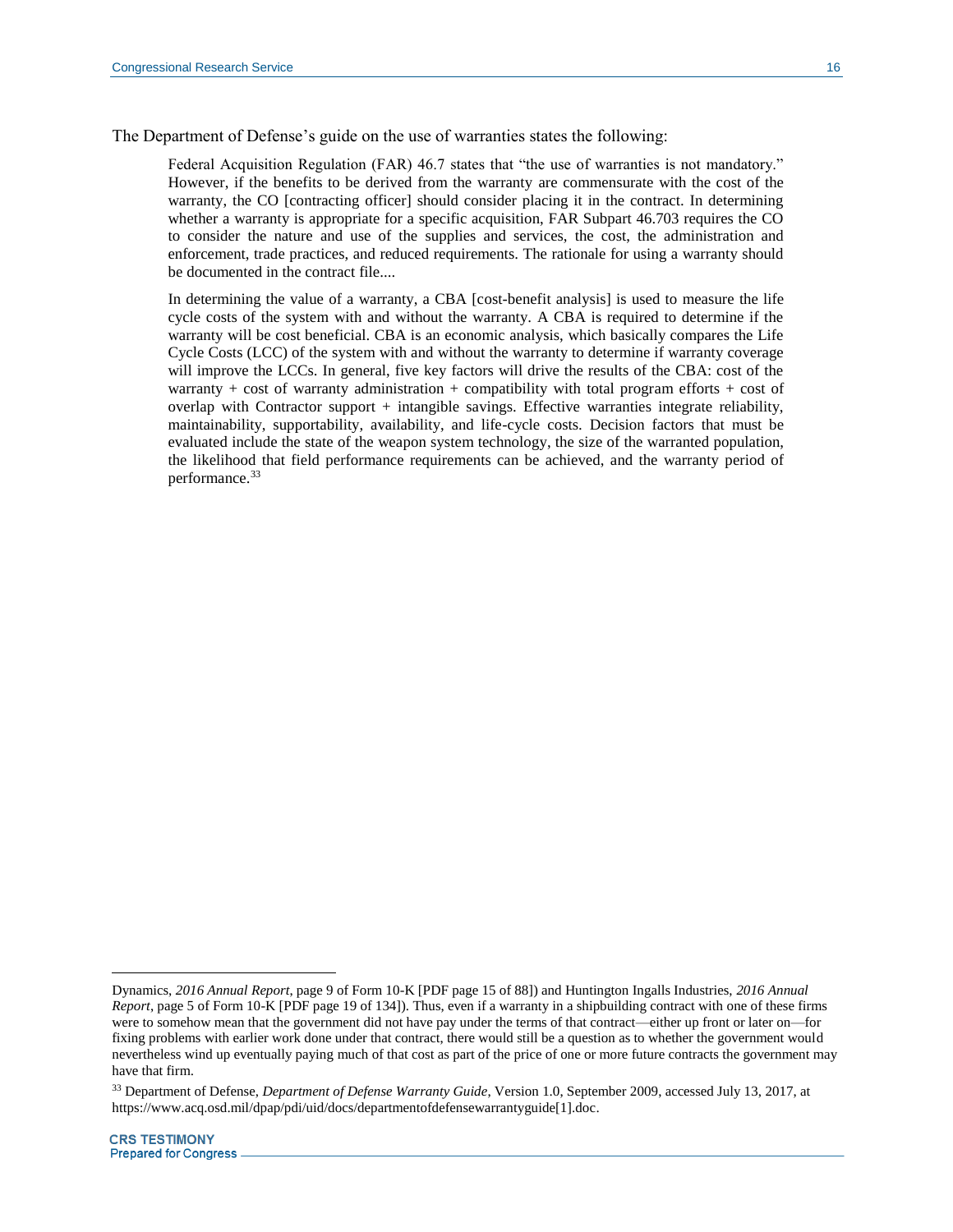# <span id="page-17-0"></span>**Appendix D. Some Considerations Relating to Avoiding Procurement Cost Growth vs. Minimizing Procurement Costs**

This appendix presents some considerations relating to avoiding procurement cost growth vs. minimizing procurement costs in shipbuilding and other government acquisition.<sup>34</sup>

The affordability challenge posed by the Navy's shipbuilding plans can reinforce the strong oversight focus on preventing or minimizing procurement cost growth in Navy shipbuilding programs, which is one expression of a strong oversight focus on preventing or minimizing cost growth in DOD acquisition programs in general. This oversight focus may reflect in part an assumption that avoiding or minimizing procurement cost growth is always synonymous with minimizing procurement cost. It is important to note, however, that as paradoxical as it may seem, avoiding or minimizing procurement cost growth is not always synonymous with minimizing procurement cost, and that a sustained, singular focus on avoiding or minimizing procurement cost growth might sometimes lead to higher procurement costs for the government.

How could this be? Consider the example of a design for the lead ship of a new class of Navy ships. The construction cost of this new design is uncertain, but is estimated to be likely somewhere between Point A (a minimum possible figure) and Point D (a maximum possible figure). (Point D, in other words, would represent a cost estimate with a 100% confidence factor, meaning there is a 100% chance that the cost would come in at or below that level.) If the Navy wanted to avoid cost growth on this ship, it could simply set the ship's procurement cost at Point D. Industry would likely be happy with this arrangement, and there likely would be no cost growth on the ship.

The alternative strategy open to the Navy is to set the ship's target procurement cost at some figure between Points A and D—call it Point B—and then use that more challenging target cost to place pressure on industry to sharpen its pencils so as to find ways to produce the ship at that lower cost. (Navy officials sometimes refer to this as "pressurizing" industry.) In this example, it might turn out that industry efforts to reduce production costs are not successful enough to build the ship at the Point B cost. As a result, the ship experiences one or more rounds of procurement cost growth, and the ship's procurement cost rises over time from Point B to some higher figure—call it Point C.

Here is the rub: Point C, in spite of incorporating one or more rounds of cost growth, might nevertheless turn out to be lower than Point D, because Point C reflected efforts by the shipbuilder to find ways to reduce production costs that the shipbuilder might have put less energy into pursuing if the Navy had simply set the ship's procurement cost initially at Point D.

Setting the ship's cost at Point D, in other words, may eliminate the risk of cost growth on the ship, but does so at the expense of creating a risk of the government paying more for the ship than was actually necessary. DOD could avoid cost growth on new procurement programs starting tomorrow by simply setting costs for those programs at each program's equivalent of Point D. But as a result of this strategy, DOD could well wind up leaving money on the table in some instances—of not, in other words, minimizing procurement costs.

DOD does not have to set a cost precisely at Point D to create a potential risk in this regard. A risk of leaving money on the table, for example, is a possible downside of requiring DOD to budget for its

 $\overline{a}$ <sup>34</sup> This appendix is adapted from Appendix L of CRS Report RL32665, *Navy Force Structure and Shipbuilding Plans: Background and Issues for Congress*, by Ronald O'Rourke.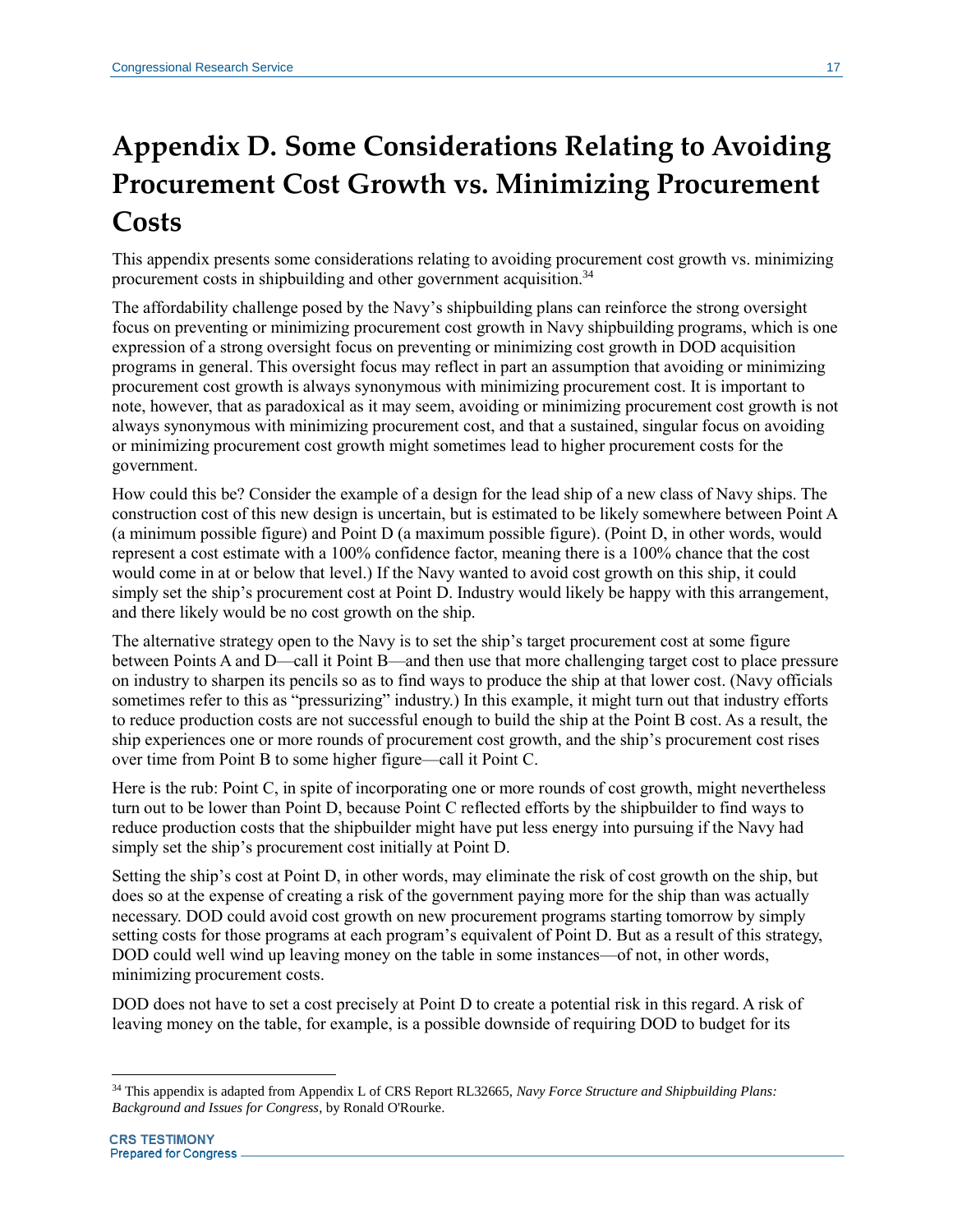acquisition programs at something like an 80% confidence factor—an approach that some observers have recommended—because a cost at the 80% confidence factor is a cost that is likely fairly close to Point D.

Procurement cost growth is often embarrassing for DOD and industry, and can damage their credibility in connection with future procurement efforts. Procurement cost growth can also disrupt congressional budgeting by requiring additional appropriations to pay for something Congress thought it had fully funded in a prior year. For this reason, there is a legitimate public policy value to pursuing a goal of having less rather than more procurement cost growth.

Procurement cost growth, however, can sometimes be in part the result of DOD efforts to use lower initial cost targets as a means of pressuring industry to reduce production costs—efforts that, notwithstanding the cost growth, might be partially successful. A sustained, singular focus on avoiding or minimizing cost growth, and of punishing DOD for all instances of cost growth, could discourage DOD from using lower initial cost targets as a means of pressurizing industry, which could deprive DOD of a tool for controlling procurement costs.

The point here is not to excuse away cost growth, because cost growth can occur in a program for reasons other than DOD's attempt to pressurize industry. Nor is the point to abandon the goal of seeking lower rather than higher procurement cost growth, because, as noted above, there is a legitimate public policy value in pursuing this goal. The point, rather, is to recognize that this goal is not always synonymous with minimizing procurement cost, and that a possibility of some amount of cost growth might be expected as part of an optimal government strategy for minimizing procurement cost. Recognizing that the goals of seeking lower rather than higher cost growth and of minimizing procurement cost can sometimes be in tension with one another can lead to an approach that takes both goals into consideration. In contrast, an approach that is instead characterized by a sustained, singular focus on avoiding and minimizing cost growth may appear virtuous, but in the end may wind up costing the government more.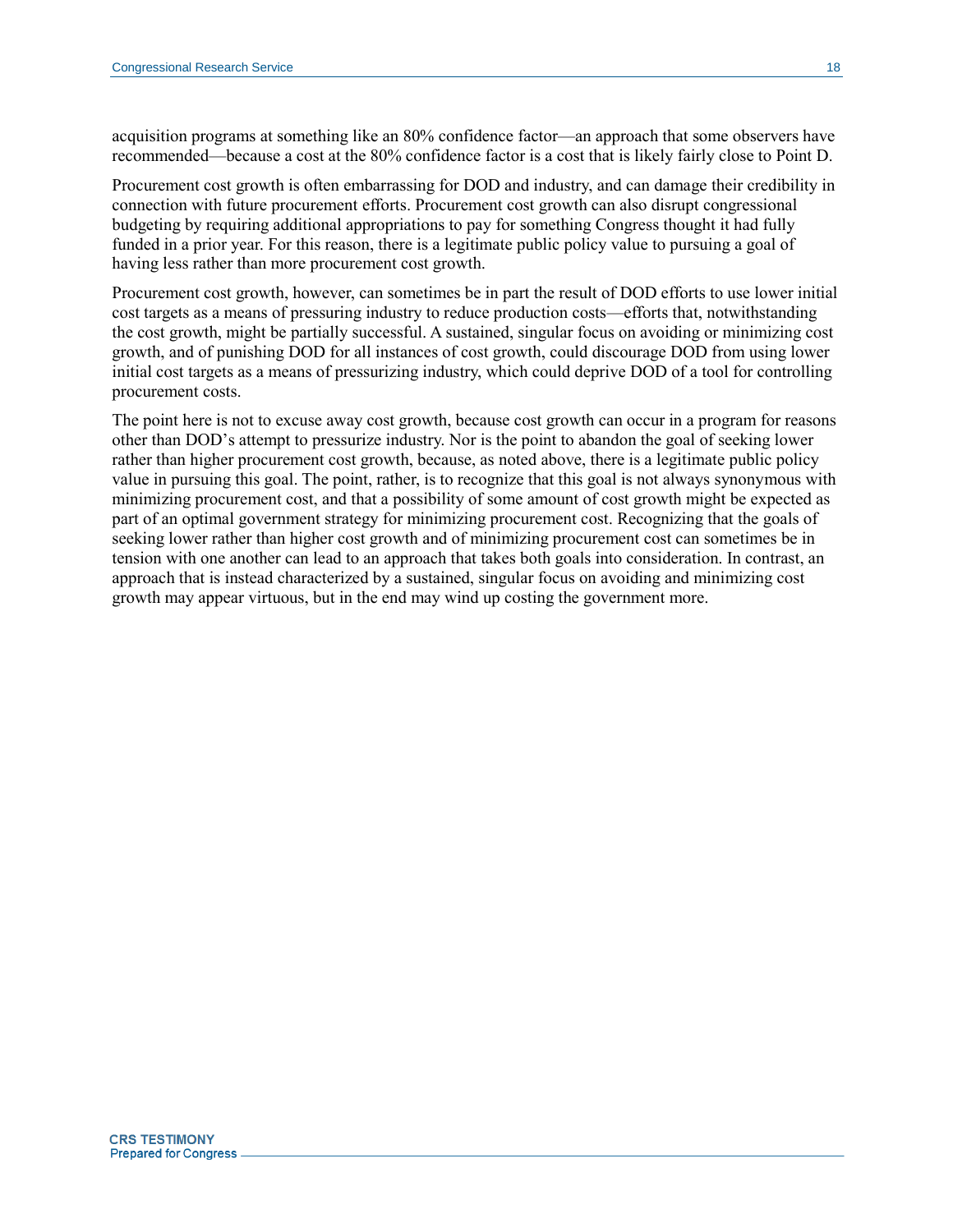# <span id="page-19-0"></span>**Appendix E. NASEM Report Recommendation for Building Heavy and Medium Polar Icebreakers to a Common Design**

Regarding its proposal to build heavy and medium polar icebreakers to a common design, the July 2017 NASEM report stated (emphasis as in original):

#### **2. Recommendation: The United States Congress should fund the construction of four polar icebreakers of common design that would be owned and operated by the United States Coast Guard (USCG).**

The current Department of Homeland Security (DHS) Mission Need Statement... contemplates a combination of medium and heavy icebreakers. The committee's recommendation is for a single class of polar icebreaker with heavy icebreaking capability. Proceeding with a single class means that only one design will be needed, which will provide cost savings. The committee has found that the fourth heavy icebreaker could be built for a lower cost than the lead ship of a medium icebreaker class....

The DHS Mission Need Statement contemplated a total fleet of "potentially" up to six ships of two classes—three heavy and three medium icebreakers. Details appear in the High Latitude Mission Analysis Report. The Mission Need Statement indicated that to fulfill its statutory missions, USCG required three heavy and three medium icebreakers; each vessel would have a single crew and would homeport in Seattle. The committee's analysis indicated that four heavy icebreakers will meet the statutory mission needs gap identified by DHS for the lowest cost....

#### **4. Finding: In developing its independent concept designs and cost estimates, the committee determined that the costs estimated by USCG for the heavy icebreaker are reasonable. However, the committee believes that the costs of medium icebreakers identified in the High Latitude Mission Analysis Report are significantly underestimated....**

Although USCG has not yet developed the operational requirements document for a medium polar icebreaker, the committee was able to apply the known principal characteristics of the USCG Cutter Healy to estimate the scope of work and cost of a similar medium icebreaker. The committee estimates that a first-of-class medium icebreaker will cost approximately \$786 million. The fourth ship of the heavy icebreaker series is estimated to cost \$692 million. Designing a medium-class polar icebreaker in a second shipyard would incur the estimated engineering, design, and planning costs of \$126 million and would forgo learning from the first three ships; the learning curve would be restarted with the first medium design. Costs of building the fourth heavy icebreaker would be less than the costs of designing and building a first-of-class medium icebreaker....

#### **6. Recommendation: USCG should ensure that the common polar icebreaker design is scienceready and that one of the ships has full science capability.**

All four proposed ships would be designed as "science-ready," which will be more cost-effective when one of the four ships—most likely the fourth—is made fully science capable. Including science readiness in the common polar icebreaker design is the most cost-effective way of fulfilling both the USCG's polar missions and the nation's scientific research polar icebreaker needs.... The incremental costs of a science-ready design for each of the four ships (\$10 million to \$20 million per ship) and of full science capability for one of the ships at the initial build (an additional \$20 million to \$30 million) are less than the independent design and build cost of a dedicated research medium icebreaker.... In briefings at its first meeting, the committee learned that the National Science Foundation and other agencies do not have budgets to support full-time heavy icebreaker access or the incremental cost of design, even though their science programs may require this capability. Given the small incremental cost, the committee believes that the science capability cited above should be included in the acquisition costs.